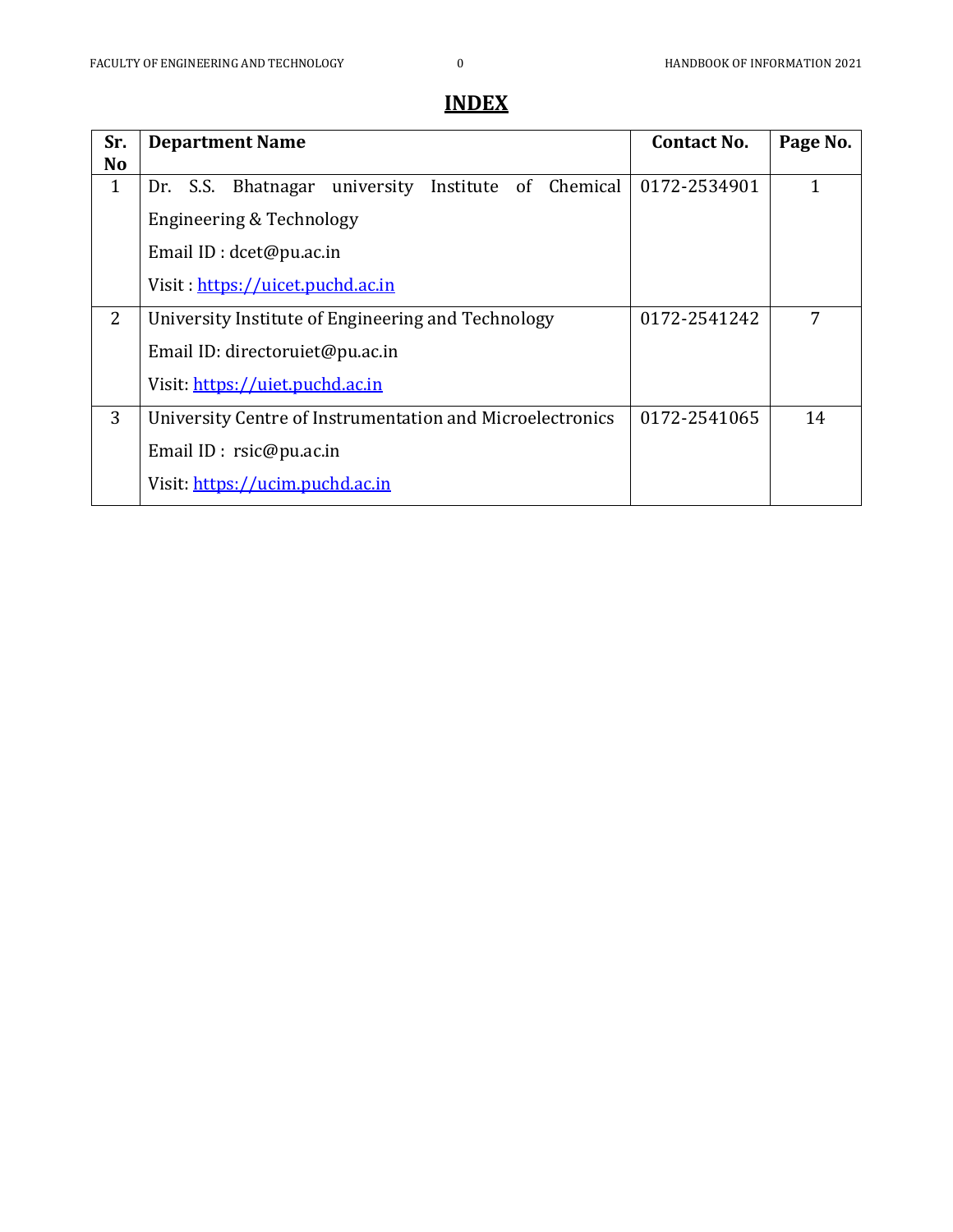## **UNIVERSITY INSTITUTE OF ENGINEERING & TECHNOLOGY**

### **ABOUT THE INSTITUTE**

University Institute of Engineering & Technology (UIET) was established by Panjab University as a department in 2002. With the vision to be the front runner in Engineering Education and Research, the mission of University Institute of Engineering and Technology (UIET) is to produce professionally competent students for career in Engineering and Technology by providing valuebased quality education. It offers four years Bachelor of Engineering (B.E), two years Master Engineering (M.E), and full time Ph.D degrees in Biotechnology, Computer Science and Engineering, Information Technology, Electrical and Electronics, Electronics and Communication and Mechanical Engineering. It offers 9 post graduate programs in Biotechnology, Computer Science and Engineering, Computer Science and Engineering (Cybersecurity) Information Technology, Electrical, Electronics and Communication, Mechanical Engineering, Microelectronics and Material Science & Technology. Four UG Programs have got NBA accreditation namely Computer Science and Engineering, Electrical and Electronics, Electronics and Communication and Mechanical Engineering. UIET has MOUs with industry leaders and academia like Infosys, Spice Digital Limited, PGIMER, CSIO, C-DAC, the University of Western Australia, IIT Kanpur, IIT Roorkee, Nottingham Trent University (UK) etc. The Pedagogy at UIET places high emphasis on the development and application of Engineering principles across disciplines and training students for addressing the challenges faced by industry, research organizations and community. Hands on training in design Laboratories, and networking with industry makes our students ready for research, teaching, product development and problem solving. UIET nurtures exchange relationships with institutes abroad, wherein our students are facilitated to participate in summer training programs.

The faculty attracts various sponsored research projects at the national and international level. A number of sponsored research projects from agencies like DIT, AICTE, DST, Department of Biotechnology Welcome Trust, etc. have led to the establishment of a number of specialized research laboratories which are freely available to students for learning by working. Some of the major projects that have developed UIET in recent years include, grants under TEQIP-III, a world Bank project and a Design Innovation Centre (DIC) from the Ministry of Human Resource Development (MHRD), Government of India.

### **FACULTY**

| <b>Designation</b>          | Name                                | <b>Field of Research Specialization</b>                                                                     |  |  |
|-----------------------------|-------------------------------------|-------------------------------------------------------------------------------------------------------------|--|--|
| Professors                  | J. K. Goswamy                       | Nuclear Structure through gamma ray spectroscopy, Materials                                                 |  |  |
|                             | (Director)                          | Characterization for Sensor applications                                                                    |  |  |
|                             | Renu Vig                            | Signal Processing and Fuzzy Logic                                                                           |  |  |
|                             | Savita Gupta                        | Bio-medical image Processing, cognitive Enhancement & Sensor<br>Networks & Sensor Networks                  |  |  |
|                             | Sanjeev Puri                        | Polycystic Kidney Disease and Stem Cell Biology & Pathophysiology<br>of kidney dieses                       |  |  |
|                             | Gurdeep Singh                       | Data warehousing and data mining                                                                            |  |  |
|                             | Harmesh Kumar                       | Advanced Manufacturing Technology, Quality Control, Design and<br>Manufacturing Welding Technology          |  |  |
|                             | Sunil Agrawal                       | Neural Networks & Applications, Signal Processing and Wireless<br>Communication                             |  |  |
|                             | Vinay Kanwar                        | Numerical Analysis Fluid Dynamics                                                                           |  |  |
|                             | Manu Sharma                         | Active Vibration Control Product design                                                                     |  |  |
|                             | Harish Kumar                        | Information Retrieval, Cyber Security Next Generation Telecom<br>Networks.                                  |  |  |
|                             | Sakshi Kaushal                      | Cloud Computing, Security, Telecommunication Networks                                                       |  |  |
|                             | Sarbjeet Singh                      | Cloud Computing, Machine Learning,, IOT, Social Networks Analysis                                           |  |  |
|                             | Krishan Kumar                       | <b>Cyber Security</b>                                                                                       |  |  |
|                             | Amrinder Pal Singh                  | System Modelling and Control, Dynamic Analysis nano composites,<br>wear                                     |  |  |
|                             | Naveen Aggarwal                     | Data Mining, Image Processing                                                                               |  |  |
|                             | Ajay Mittal                         | Image processing Computer vision and machine learning                                                       |  |  |
|                             | Monika Randhawa                     | Theoretical High Energy physics                                                                             |  |  |
|                             | Sukhwinder Singh<br>(On Deputation) | Bio-medical image Processing, Wireless Sensor Networks                                                      |  |  |
| <b>Associate Professors</b> | Sanjay Vohra                        | <b>Mechanics Of Materials</b>                                                                               |  |  |
|                             | Manoj Kumar Sharma                  | Active Noise Control, Control Systems, Renewable Energy Sources<br>and Neural Networks & Fuzzy logic        |  |  |
|                             | Arvind Rajput                       | Semiconductor and VLSI                                                                                      |  |  |
|                             | Roopali Garg                        | Electronics & Communication, Wireless Communication, Optical<br>Communication                               |  |  |
|                             | Inderdeep Kaur Aulakh               | Wireless Communication Networks, Cognitive Radio Networks                                                   |  |  |
|                             | Yajvender Pal Verma                 | Distributed generation Micro and optimization, Renewable energy<br>integration and electrical market issues |  |  |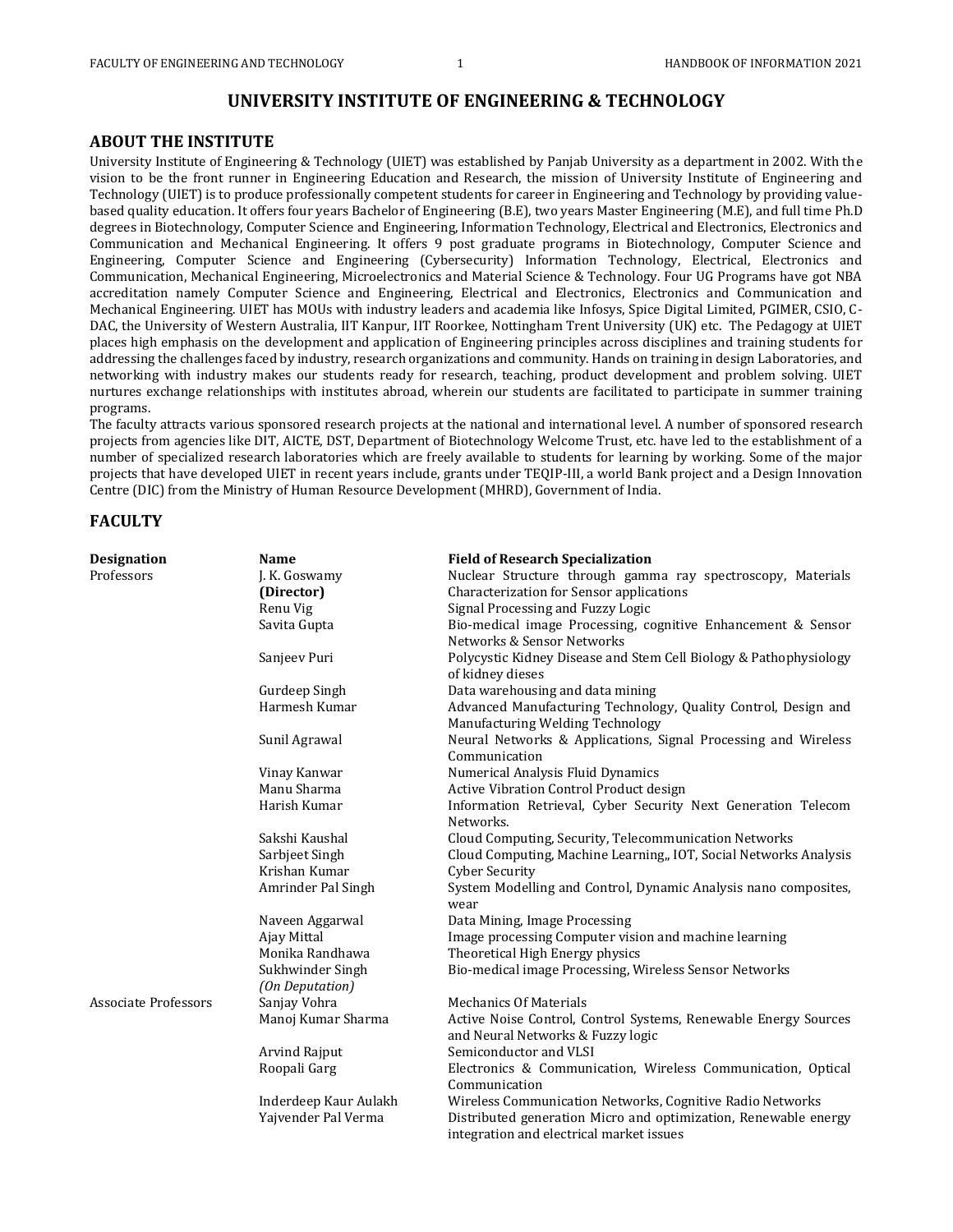|                      | Kalpana Dahiya                    | <b>Operations Research</b>                                                                                        |
|----------------------|-----------------------------------|-------------------------------------------------------------------------------------------------------------------|
|                      | Veenu Mangat                      | Data Mining & Warehousing, Machine Learning                                                                       |
|                      | Naresh Kumar                      | Wireless and Mobile Communication                                                                                 |
|                      | Shuchi Gupta                      | Theoretical & Computational condemned mater physics                                                               |
|                      | Damanjeet Kaur                    | Power systems optimization, Distribution systems Planning<br>Optimization using AI Techniques                     |
|                      | Mukesh Kumar                      | Social Media Analysis, Natural Language Procession, Machine<br>Learning                                           |
|                      | Shankar Sehgal                    | Finite element model updating, Microwave joining, Design and<br>Manufacturing                                     |
|                      | Jaget Singh                       | Antenna and Microwave Engineering                                                                                 |
|                      | Amit Chauhan                      | Triblogy, journal bearing, Metal Composite and wind energy                                                        |
|                      | Vishal Gupta                      | Natural Language Processing, Information Retrieval                                                                |
|                      | Nisha Tayal                       | Microcontroller, Embedded systems and Automation Smart grid                                                       |
| Assistant Professors | Saurabh Bhatia                    | <b>Numerical Analysis</b>                                                                                         |
|                      | Sharmelee Thangjam                | <b>Signal Processing</b>                                                                                          |
|                      | Deepak Kumar                      | Microgrids, Power systems issues                                                                                  |
|                      | Vishal Sharma                     | VLSI and Microelectronics                                                                                         |
|                      | Sumit Budhiraja                   | Signal Processing and Image Processing                                                                            |
|                      | Mandeep Kaur                      | Image Processing, Digital Forensics, Machine Learning                                                             |
|                      | Jaspreet Kaur                     | Microbial and Environmental Biochemistry                                                                          |
|                      | Hema Setia                        | Polymer Science, Environmental Engineering                                                                        |
|                      | Anupreet Kaur                     | <b>Chemical Engineering</b>                                                                                       |
|                      | Amandeep Verma nee Puri           | Rot dynamics Machines and Engineering Mechanics                                                                   |
|                      | Makhan Singh                      | Software Engineering, Cloud computing                                                                             |
|                      | Puneet Jai Kaur                   | Software Engineering                                                                                              |
|                      | Shailendra Kumar Arya             | Enzyme Engineering, Waste water Engineering                                                                       |
|                      | Harbhinder Singh<br>Surjeet Singh | Theory of Machines and Robotics<br>Rot dynamics Machines and Heat Transfer                                        |
|                      | Poonam Sood                       | Vibration Control, Model Updating, FEM                                                                            |
|                      | Amandeep Singh Wadhwa             | Rot dynamics Machines and Engineering Mechanics                                                                   |
|                      | Jaswinder Singh Mehta             | Design Engineering, Industrial Engineering.                                                                       |
|                      | Prashant Jindal                   | Nano Composites,<br>Materials characterization, 3D Printing,                                                      |
|                      |                                   | <b>Biomedical Devices</b>                                                                                         |
|                      | Rajesh Kumar                      | CAD/CAM, Robotics, Nano technology                                                                                |
|                      | Preetika Sharma                   | Analog and Digital Electronics, semiconductor technologies, Nano                                                  |
|                      |                                   | Electronics                                                                                                       |
|                      | Sarpreet Kaur                     | Smart Grid, Power Systems Analysis, designing of Electrical<br>machines using Finite element Analysis             |
|                      | Preeti Gupta                      | Digital System Design, Control System and Biometrics                                                              |
|                      | Neeraj Sharma                     | <b>Optical Fiber Communication</b>                                                                                |
|                      | Charu Madhu                       | Nanophotonics, Optical Communication                                                                              |
|                      | Nidhi                             | <b>Bio Signal Processing</b>                                                                                      |
|                      | Puneet Kaur                       | Power Electronics                                                                                                 |
|                      | Preeti                            | Optical Communication (wired and wireless) and Optical Biosensor;                                                 |
|                      |                                   | Wireless Communication, Biosignal Processing                                                                      |
|                      | Amit Chaudhary                    | Semiconductor and VLSI                                                                                            |
|                      | Parveen Goyal                     | Manufacturing Process<br>Technology,<br>Non-Conventional<br>and<br>Machining                                      |
|                      | Anjali Gupta                      | Machine Design, Rotodynamics, Machining, Tribology, Nano Fluidics                                                 |
|                      | Gaurav Sapra                      | Nano Technology, Wireless Communication, Digital Signal<br>Processing, Microcontroller and Embedded System design |
|                      | Parul Gaur                        | Power Electronics, Optimization using PSO techniques and other<br>Algorithm, Communication Engineering            |
|                      | Raj Kumari                        | Parallel & Distributed Computing, Cloud Computing                                                                 |
|                      | Sukesha                           | Embedded System, Automatic Control                                                                                |
|                      | Monika                            | <b>Software Engineering</b>                                                                                       |
|                      | Mamta Juneja                      | Digital Image Processing, Data Mining Machine Learning, Deep<br>learning, Biomedical Imaging                      |
|                      | Akashdeep                         | Machine Learning, Deep Learning, Digital Image Processing,                                                        |
|                      | Nirmal Kaur                       | Parallel and distributed computing, Cloud Computing<br>image                                                      |
|                      |                                   | processing                                                                                                        |
|                      | Rohit Kumar                       | Software Engineering                                                                                              |
|                      | Gagandeep Singh                   | Machine Design, Refrigeration and Air Conditioning                                                                |
|                      |                                   |                                                                                                                   |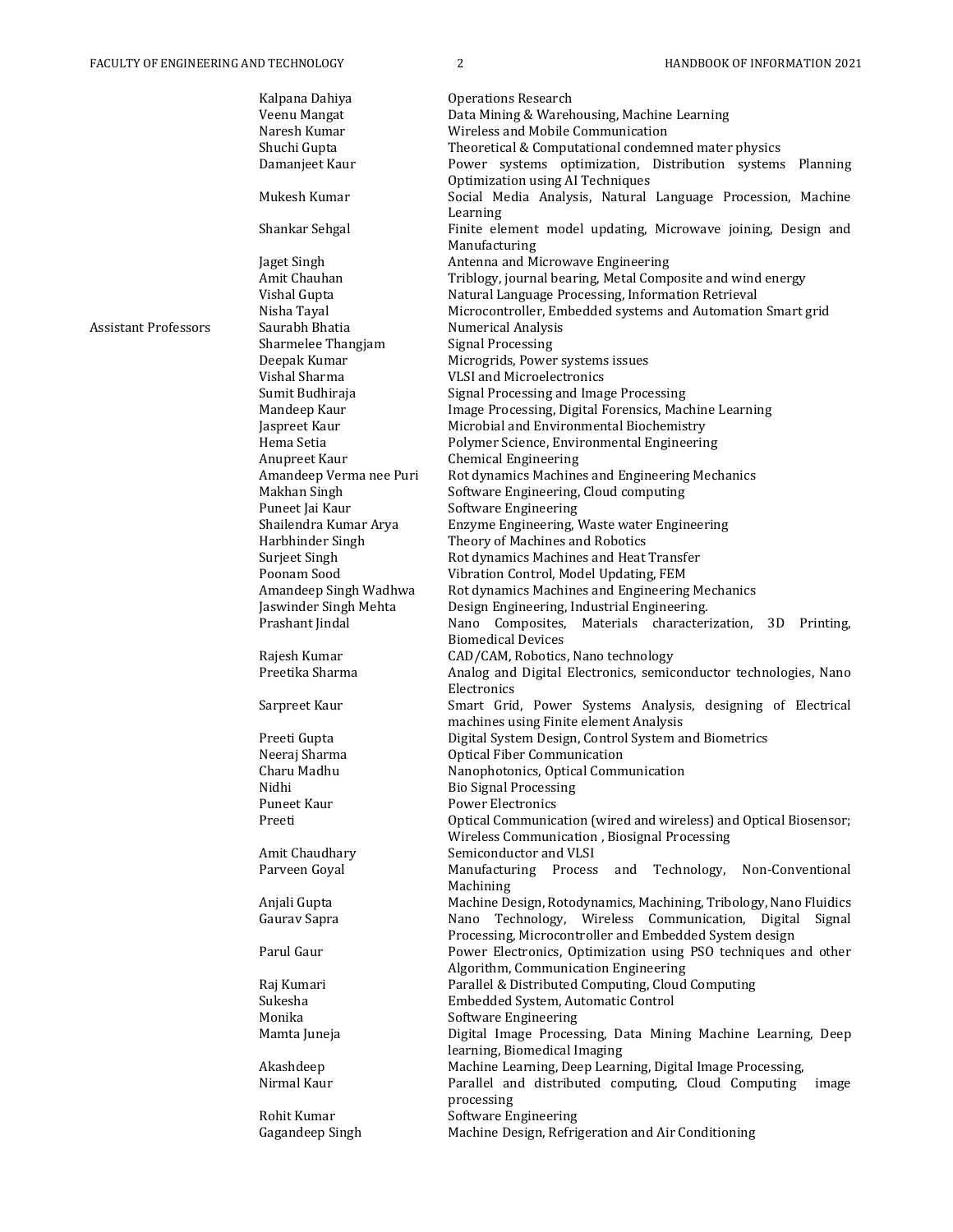|                   | Aditya Kaushik                           | <b>Numerical Analysis</b>                                          |  |  |
|-------------------|------------------------------------------|--------------------------------------------------------------------|--|--|
|                   | Tukesh Soni                              | <b>Mechanical Vibration</b>                                        |  |  |
|                   | Minto Rattan                             | Solid Mechanics                                                    |  |  |
|                   | Anil Kumar                               | Organic Chemistry                                                  |  |  |
|                   | Renu Thapar                              | <b>B-Lactam Antibiotics</b>                                        |  |  |
|                   | Prashanta Kumar Nanda                    | Nuclear medicine & Synthetic organic materials                     |  |  |
|                   | Madhu Khatri                             | Nanotechnology & Environmental Biology                             |  |  |
|                   | Mary Chatterjee                          | Cancer Biology                                                     |  |  |
|                   | Jagjit Singh                             | Matrix Analysis                                                    |  |  |
|                   | Neelam Goel                              | Bioinformatics, Soft Computing, Machine Learning                   |  |  |
|                   | Sunil Bansal                             | <b>Experimental High Energy Physics</b>                            |  |  |
|                   | Aditi Gupta                              | Power System Deregulation Congestion Management, Control           |  |  |
|                   |                                          | System                                                             |  |  |
|                   | Suresh Kumar                             | Experimental Condensed Matter Physics/Material Science             |  |  |
|                   | Vivek Pahwa                              | Electrical Machines and drives, Power systems power Electronics    |  |  |
|                   | Sabhyata Uppal Soni                      | Digital Communication, optical & Wireless Communication            |  |  |
|                   | Nishima                                  | Nano Science and Nano Technology                                   |  |  |
|                   | Yogita                                   | Data Mining & Databases                                            |  |  |
|                   | Preeti Aggarwal                          | Digital Image Processing, Medical Imaging, Data Mining             |  |  |
|                   | Ravreet Kaur                             | Parallel and distributed computing, computer networks, algorithm   |  |  |
|                   |                                          | analysis and design                                                |  |  |
|                   | Deepti Gupta                             | Wireless Sensor Networks                                           |  |  |
| Temporary Faculty | Jyoti Sood                               | Theoretical condensed Matter Physics                               |  |  |
|                   | Hitesh Kapoor                            | HR & Marketing                                                     |  |  |
|                   | Anu Jhamb                                | Human Resource Management                                          |  |  |
|                   | Geetu                                    | <b>Quantum Information Processing</b>                              |  |  |
|                   | Sarvjit Singh                            | <b>Communication Systems</b>                                       |  |  |
|                   | Garima Joshi                             | <b>Gesture Recognition and Machine Learning</b>                    |  |  |
|                   | Daljeet Kaur                             | Material Science & Nanotechnology                                  |  |  |
|                   | Rajni Sobti<br><b>Speech Recognition</b> |                                                                    |  |  |
|                   | Sukhvir Singh                            | Wireless Networks, Machine Learning                                |  |  |
|                   | Renuka Rai                               | Theoretical Stochastic processes                                   |  |  |
|                   | Pardeep Kaur                             | Optical Fiber Communication & Embedded Systems                     |  |  |
|                   | Ranjana Bhatia                           | Environmental Microbiology, Agricultural Microbiology              |  |  |
|                   | Prabhjot Kaur                            | Operation Research; Transportation and Assignment Problems         |  |  |
|                   | Parminder Kaur                           | Biochemistry & Molecular Biology                                   |  |  |
|                   | Minakshi Garg                            | Bioinformatics and Food biotechnology                              |  |  |
|                   | Ivoti Sharma                             | Instability of nano fluids                                         |  |  |
|                   | Anaahat Dhindsa                          | <b>Image Processing</b>                                            |  |  |
|                   | Jatinder Singh                           | VLSI Design, Digital Design                                        |  |  |
|                   | Rajneesh Singla                          | Image processing, Network Security                                 |  |  |
|                   | Sanjiy Kumar                             | <b>Optical Communication</b>                                       |  |  |
|                   | Harvinder Kaur                           | Optical Communication                                              |  |  |
|                   | Anu Priya Minhas                         | Plant and Microbial Biotechnology                                  |  |  |
|                   | Vijay Kumar                              | VLSI Design, Nanophotonics, Optoelectronics                        |  |  |
|                   | Gurpreet Kaur                            | Digital Signal Processing                                          |  |  |
|                   | Kuldeep Singh Bedi                       | Power Electronics firewall Photovoltaic System, Power System       |  |  |
|                   | Amit Thakur                              | Carbon Nanotubes, Fibers, Material Characterization, Bio Composite |  |  |
|                   | Mamta Sharma                             | Experimental Condensed Matter Physics/Material Science             |  |  |
|                   |                                          |                                                                    |  |  |

# **COURSES OFFERED (SEMESTER SYSTEM):**

| Course                   | <b>Seats</b>    | <b>Duration</b> | Eligibility*                    | <b>Admission Criteria</b>       |
|--------------------------|-----------------|-----------------|---------------------------------|---------------------------------|
| B.E. in Computer Science | 108+5 EWS       | 4 years         | Admission<br>Joint<br>As<br>per | Based on JEE (Mains) Merit-2021 |
| & Engineering            | $+11$ NRI +5 FN |                 | 2021)<br>(IAC)<br>Committee     |                                 |
| B.E. in Information      | 108+5 EWS       | 4 years         | Information Brochure 2021       |                                 |
| Technology               | $+11NRI+5FN$    |                 |                                 |                                 |
| B.E. in Electronics &    | 120+6 EWS       | 4 years         |                                 |                                 |
| Communication            | $+12$ NRI+6 FN  |                 |                                 |                                 |
| B.E. in Bio-Technology   | $81+4$ EWS $+8$ | 4 years         |                                 |                                 |
|                          | $NRI+4FN$       |                 |                                 |                                 |
| B.E. in Electrical and   | $81+4$ EWS $+8$ | 4 years         |                                 |                                 |
| Electronics              | $NRI+4FN$       |                 |                                 |                                 |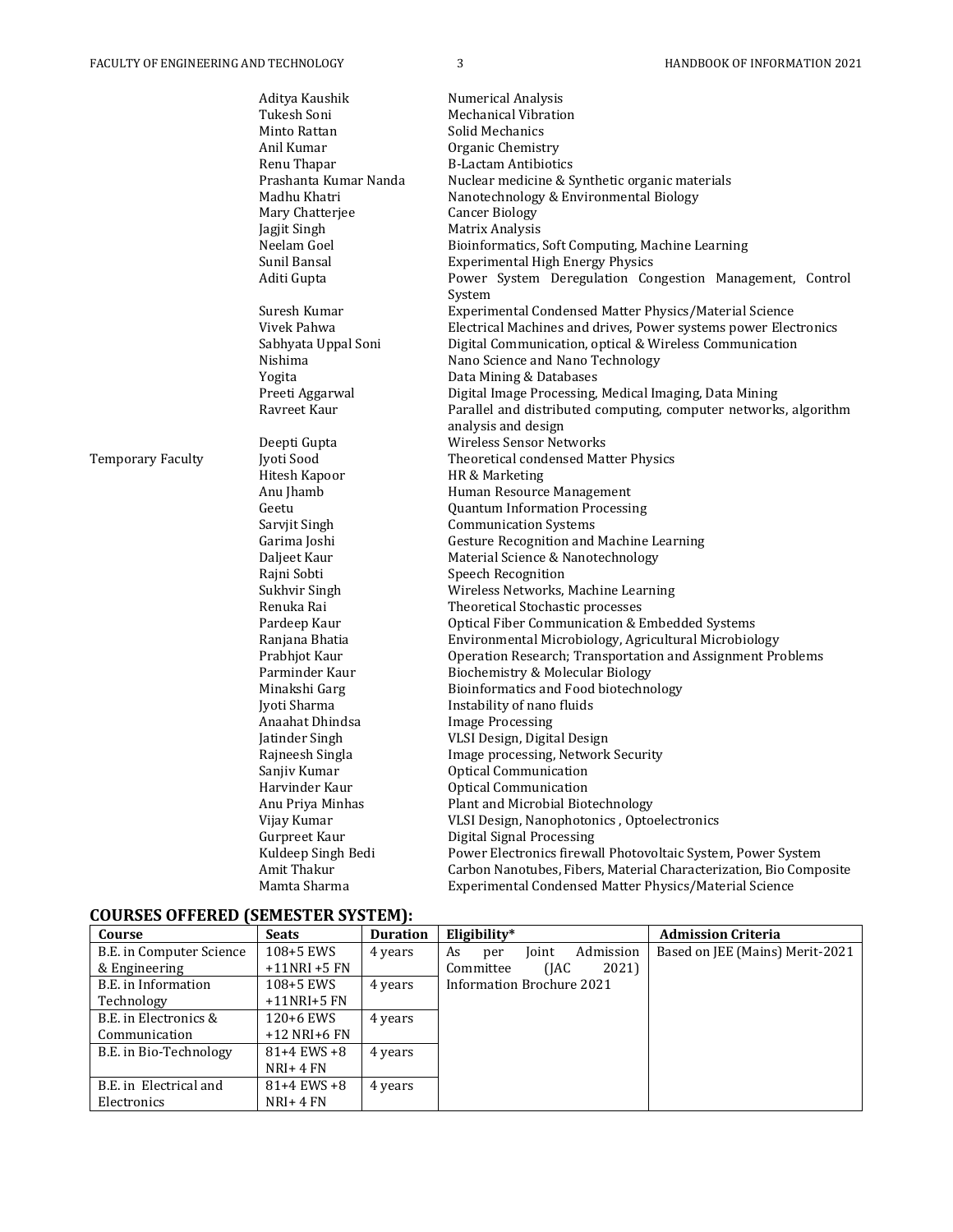| B.E. in Mechanical                        | 81+4 EWS +8<br>NRI+ 4 FN     | 4 years |                                                                                                                                                                                                                                                                                                                                                                                                                                                                                                                                                                                                                                                                                                         |                                                                                                                                                                                                                                                                                                                                                                                                                                            |
|-------------------------------------------|------------------------------|---------|---------------------------------------------------------------------------------------------------------------------------------------------------------------------------------------------------------------------------------------------------------------------------------------------------------------------------------------------------------------------------------------------------------------------------------------------------------------------------------------------------------------------------------------------------------------------------------------------------------------------------------------------------------------------------------------------------------|--------------------------------------------------------------------------------------------------------------------------------------------------------------------------------------------------------------------------------------------------------------------------------------------------------------------------------------------------------------------------------------------------------------------------------------------|
| M.E. in Computer<br>Science & Engineering | 20+2 NRI+<br><b>1 FN</b>     | 2 years | Eligibility Conditions: B.E. or<br>B.Tech.<br><sub>or</sub><br>equivalent<br>in<br>Computer<br>Science<br>and<br>Engineering<br>$\sqrt{2}$<br>Information<br>Technology with at least 60%<br>marks in aggregate from Panjab<br>University<br>or<br>any<br>other<br>University recognized by Panjab<br>University as equivalent thereto.                                                                                                                                                                                                                                                                                                                                                                 | Mode of admission: Preference<br>will be given to GATE qualified<br>candidates. Candidate appearing<br>for PU-CET (PG) will be given<br>admission if some seats remain<br>vacant after exhausting the list of<br>GATE qualified candidates.                                                                                                                                                                                                |
| M.E. in Electronics &<br>Communication    | 20+2 NRI+<br>1 FN            | 2 years | Eligibility Conditions: B.E. or<br>B.Tech. or equivalent degree in<br>Electronics / Electronics &<br>Communication Engineering /<br>Electronic<br>and<br>Telecommunication<br>Engineering with at least 60%<br>marks in aggregate from Panjab<br>University<br>other<br>or<br>any<br>University recognized by Panjab<br>University as equivalent thereto.                                                                                                                                                                                                                                                                                                                                               | Mode of admission: Preference<br>will be given to GATE qualified<br>candidates. Candidate appearing<br>for PU-CET (PG) will be given<br>admission if seats remain vacant<br>after exhausting the list of GATE<br>qualified candidates.                                                                                                                                                                                                     |
| M.E. in Mechanical Engg.                  | 20+2 NRI+<br>1 FN            | 2 years | Eligibility Conditions: B.E./<br>in<br>B.Tech.<br>Mechanical<br>Engineering<br>Production<br>$\sqrt{2}$<br>Engineering with at least 60%<br>marks in aggregate from Panjab<br>University<br>or<br>any<br>other<br>University recognized by Panjab<br>University as equivalent thereto.                                                                                                                                                                                                                                                                                                                                                                                                                  | <b>Mode of admission:</b><br>The admission shall be made on<br>the basis of Entrance Test P.U.<br>CET (PG) to be conducted by the<br>Panjab<br>GATE<br>University.<br>qualified candidates shall be<br>exempted from the P.U.-CET<br>(P.G.) Test. However, in case of<br>eligible<br>GATE<br>qualified<br>candidates, the merit list shall be<br>as per the GATE Score obtained<br>and shall be offered the seat at<br>the first instance. |
| M.Tech.<br>Microelectronics               | 12+3 SC/ST<br>$+2$ NRI + 1FN | 2 years | Eligibility Conditions: B.E. /<br>B.Tech. or equivalent degree in<br>Computer<br>Science<br>and<br>Engineering /<br>Electrical<br>Electrical<br>& Electronics<br>Electronics / Microelectronics /<br>Electronics<br>&<br>Electrical<br>Communications / Electronics &<br>Telecommunication<br>Electronics & Communication /<br>Information<br>Technology<br>Instrumentation<br>Engineering/<br>M.Sc. Applied Physics / M.Sc.<br>Physics with specialization in<br>Electronics<br>M.Sc.<br>or<br>in<br>Electronics (as approved by<br>AICTE) with minimum 60%<br>marks in aggregate from Panjab<br>University or<br>any<br>other<br>University recognized by Panjab<br>University as equivalent thereto. | Mode of admission: Preference<br>will be given to GATE qualified<br>candidates.<br>Candidates<br>appearing for PU-CET (PG) will<br>be given admission if seats are<br>left vacant after the GATE<br>qualified<br>candidates"<br>admissions.                                                                                                                                                                                                |
| M.E.in<br>Information<br>Technology       | 20+2 NRI+<br>1 FN            | 2 years | Eligibility Conditions: B.E. or<br>B.Tech. or equivalent degree in<br>Information<br>Technology<br>Computer<br>Science<br>&<br>Engineering / Electronics &<br>Communication Engineering /<br>Electrical<br>&<br>Electronics                                                                                                                                                                                                                                                                                                                                                                                                                                                                             | Mode of admission: Preference<br>will be given to GATE qualified<br>candidates. Candidate appearing<br>for PU-CET (PG) will be given<br>admission if some seats will be<br>left vacant after the GATE<br>qualified candidates admissions.                                                                                                                                                                                                  |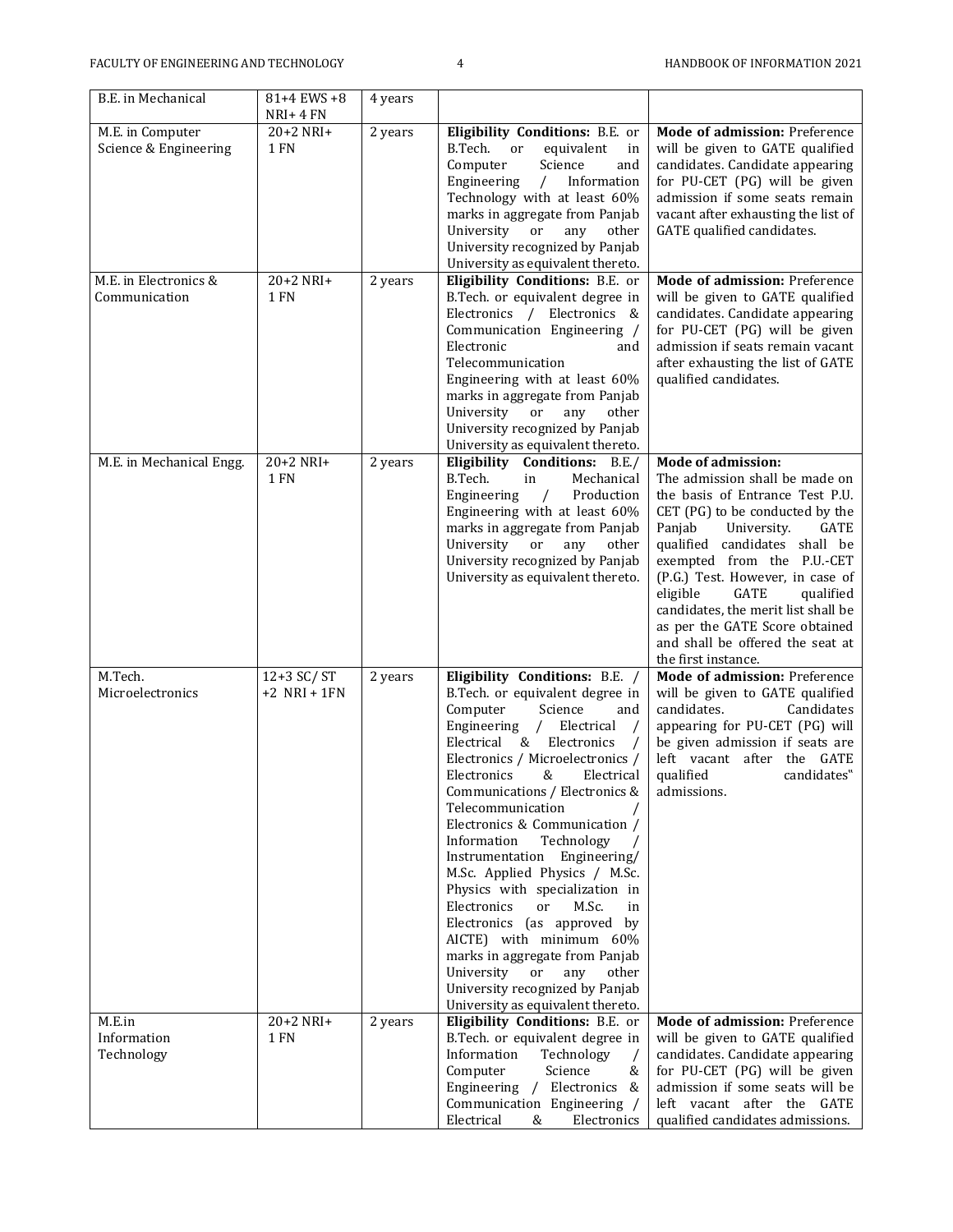| M.E. in Electrical Engg.<br>(Power System)                        | $20+2$ NRI+<br>1 FN | 2 years | Engineering / Computer Science<br>& Electronics Engineering /<br>Software Engineering with at<br>least 60% marks in aggregate<br>from Panjab University or any<br>other University recognized by<br>Panjab University as equivalent<br>thereto.<br><b>Eligibility Conditions:</b><br>who<br>Any<br>candidate<br>has                           | Mode of admission: Preference<br>will be given to GATE qualified                                                                                                                                                                          |
|-------------------------------------------------------------------|---------------------|---------|-----------------------------------------------------------------------------------------------------------------------------------------------------------------------------------------------------------------------------------------------------------------------------------------------------------------------------------------------|-------------------------------------------------------------------------------------------------------------------------------------------------------------------------------------------------------------------------------------------|
|                                                                   |                     |         | completed<br>B.E./B.Tech.<br>in<br>Electrical<br>Electrical<br>&<br>$\sqrt{2}$<br>Electronics Engineering with at<br>least 60% marks in aggregate<br>from Panjab University or any<br>other University recognized by<br>Panjab University as equivalent<br>thereto.                                                                           | candidates. Candidate appearing<br>for PU-CET (PG) will be given<br>admission if some seats will be<br>left vacant after the GATE<br>qualified candidates admissions.                                                                     |
| M.Tech. Material Science<br>& Technology                          | $20+2$ NRI+<br>1 FN | 2 years | Eligibility Conditions: M.Sc.<br>(Physics), M.Sc. (Chemistry), B.E.<br>(Mechanical / Electrical<br>$\sqrt{ }$<br>Electronics<br>and<br>communication/<br>Civil<br>Production) with at least 60%<br>marks in aggregate from Panjab<br>University<br>or<br>any<br>other<br>University recognized by Panjab<br>University as equivalent thereto. | Mode of admission: Preference<br>will be given to GATE qualified<br>candidates. Candidate appearing<br>for PU-CET (PG) will be given<br>admission if some seats will be<br>left vacant after the GATE<br>qualified candidates admissions. |
| M.E. in Biotechnology                                             | 20+2 NRI+<br>1 FN   | 2 years | <b>Eligibility Conditions:</b><br>B.E. / B.Tech. Biotechnology<br>Engineering with at least 60%<br>marks in aggregate from Panjab<br>University<br><b>or</b><br>any<br>other<br>University recognized by Panjab<br>University as equivalent thereto.                                                                                          | Mode of admission: Preference<br>will be given to GATE qualified<br>candidates. Candidate appearing<br>for PU-CET (PG) will be given<br>admission if some seats will be<br>left vacant after the GATE<br>qualified candidates admissions. |
| <b>ME Computer Science</b><br>and Engineering (Cyber<br>Security) | $15+2$ NRI+<br>1 FN | 2 years | Eligibility Conditions: B.E. or<br>B.Tech. or equivalent degree in<br>Computer<br>Science<br>&<br>Engineering<br>Information<br>$\sqrt{2}$<br>Technology with atleast 60%<br>marks in aggregate from P.U. or<br>any other recognised University.                                                                                              | Mode of admission: Admission<br>will be done on the basis of GATE<br>Score. In Case of left over seats.<br>admission will be done on the<br>basis of Entrance Test P.U.-CET-<br>(P.G.) to be conducted by the<br>Panjab University.       |

\* 5% Concession is admissible in eligibility marks to SC/ST/BC/PwD Candidates.

**Common mode of admission conditions for all M.E./M.Tech. courses are as under:**

(i) PU CET (PG)-2020 Entrance Test will be conducted for all PG courses of all branches of UIET.<br>(ii) CET Cell will prepare subject wise merit list of all appeared candidates & there will be no cut of

(ii) CET Cell will prepare subject wise merit list of all appeared candidates & there will be no cut off/qualifying marks.<br>(iii) The following order of preference is recommended for admissions to PG course offered at UIET

The following order of preference is recommended for admissions to PG course offered at UIET:

A. GATE qualified candidates on the basis of their valid GATE score.<br>B. CET (PG) appeared candidates on the basis of rank scored by there

CET (PG) appeared candidates on the basis of rank scored by them in CET (PG).

C. B.E./B.Tech. percentage of marks.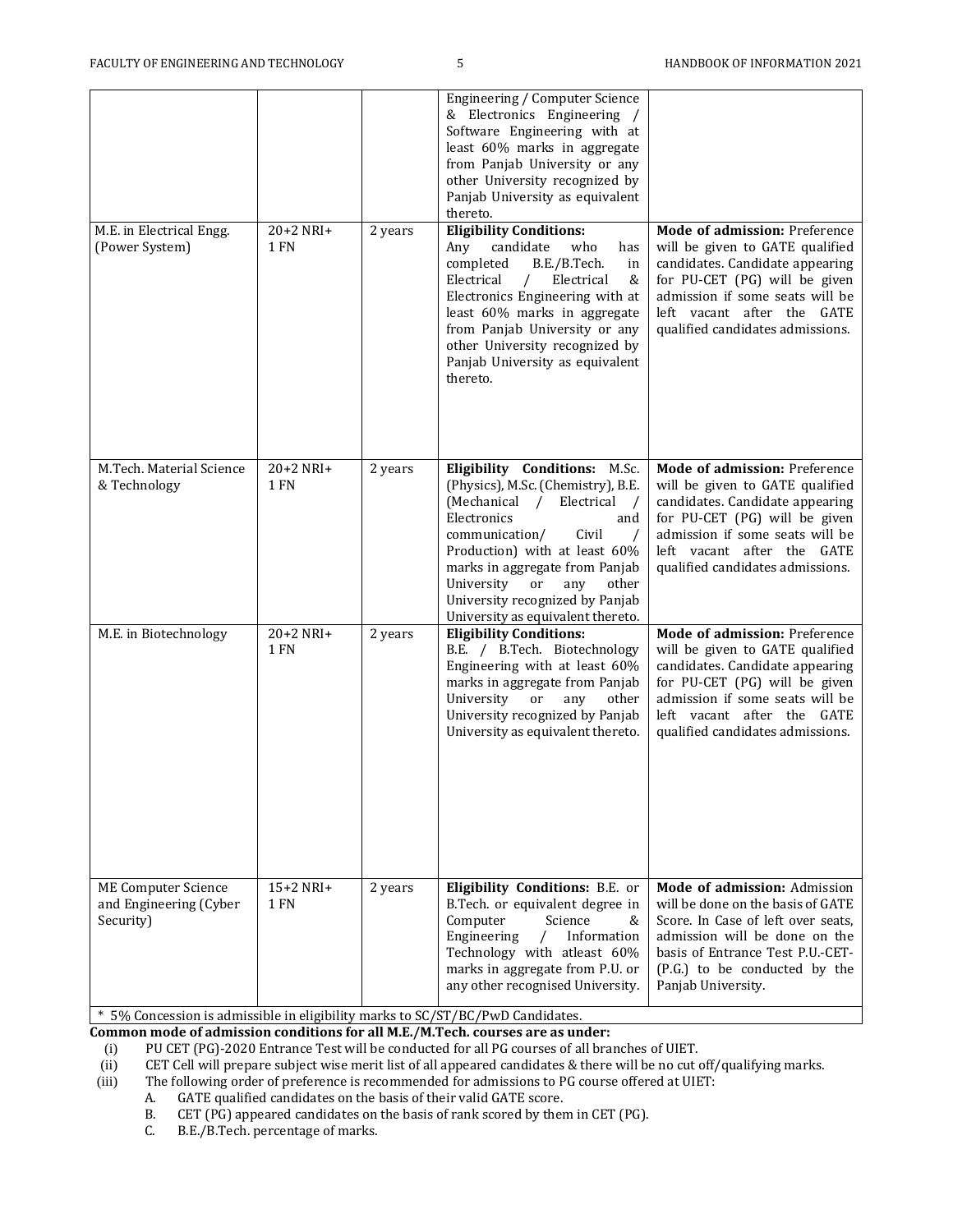(iv) After exhausting all the candidates of GATE score and CET PG, then admission shall be done on the basis of B.E/B.Tech. percentage.

### **Ph.D. Programs**

| S.No. | Name of the Department                  | <b>Seats</b> | <b>Duration</b> | <b>Admission Criteria</b> |
|-------|-----------------------------------------|--------------|-----------------|---------------------------|
|       | Computer Science Engineering            |              | 3-6 years       | See M.Phil./Ph.D.         |
|       | <b>Information Technology</b>           | 24           |                 | Prospectus 2021           |
| 3.    | Electrical and Electronics Engineering  | 35           |                 |                           |
|       | Bio-Technology                          |              |                 |                           |
|       | Mechanical Engineering                  |              |                 |                           |
| 6.    | Electronics & Communication Engineering | 16           |                 |                           |
| 7     | <b>Applied Science</b>                  | 02           |                 |                           |

**SCHEME AND SYLLABI:** Detailed scheme and syllabi of the courses are available at Panjab University official website: <https://puchd.ac.in/syllabus.php?qstrfacid=5>

**THRUST AREAS:** Faculty is involved in research in thrust areas like Design and Manufacturing, Traffic Sensing and Information Technologies, Medical Devices and Restorative Technologies, Energy Harvesting and Management Technologies, Transparent Ceramic Material and Technologies, Medical Image Processing, Computer Networking, Cloud Computing, Nano-Materials, Stem Cells, Wireless Communications, Power Systems, Composite Materials, Gas Sensors etc.

**PLACEMENTS:** The objective of Training and Placement Cell (TPC) is to provide the best training and placement opportunities to students. Efforts are made by the dedicated members of the team to approach companies and to invite them on campus to recruit students and to provide them the placement and internship opportunities. Over the past many years, UIET has built a strong relationship with many companies that visit UIET on regular basis to recruit students.

TPC also organizes special lectures and soft skills programs regularly, wherein experts from industry are invited and they make students aware about the latest happenings in the industry and guide them about how to appear for interviews and prepare for group discussions, as soft skills play vital role in the selection process.

On an average, around 55 companies visit UIET every year and close to 350 offers are made to final year students who participate in the placement process. The highest package in the session 2019-20 was 41 LPA, given by Microsoft, and the average package was around 7 LPA.

The major recruiters in the session 2019-20 include Google, Microsoft, Amazon, Samsung, Airtel, Goldman Sachs, Deloitte, KPMG, Infosys, Capgemini, ZS Associates, ZScaler, Mu-Sigma, Utrade, Gemini Solutions, Quark etc.

### **ALUMNI AFFAIRS OFFICE –UIET**

The Alumni Affairs Office for UIET was established in the year 2013. Since then it has successfully engaged with over 8000 plus alumni worldwide. The Alumni Affairs Office aims to establish a better alumni network with a vision to inspire and engage alumni in a mutually beneficial lifelong relationship for constant growth and development of UIET and its alumni network. Its mission is to enable intra -alumni network and foster alumni engagement through mentor-mentee relationship among current students as well as the Alumni, It promotes events & forums that add relevance and value to alumni network and to build a collaborative network of change agents which leads to positive impact on society. All these activities are undertaken by a committed team of students called STAR (Students Team for Alumni Relations) which is supported by faculty members too. Some of the activities taken up are:

- **Alumni database:** The Alumni Affairs Office has successfully been able to gather and maintain an Alumni Database from the batches of 2006 to batches of 2019 which comprises of all the personal information related to our alumni ranging from name, contact no., to current location, company and job profile along with data for higher studies.
- **Active Role in NBA Accreditation:** The office played its role in accreditation through maintaining the database for the UIET Alumni. The office also invited Alumni from various fields to interact with the NBA committee for their feedback.
- **Setting up of IPR Cells for UIET:** The office has been also instrumental in setting up of IPR Cell in UIET.
- **Scholarship Disbursement:** The Alumni Cell of UIET is offering two scholarships and sponsoring the internship of two final year students in abroad. This initiative has been started in 2016 and two sponsorships are given to the students.
- **Successfully organised 3 Alumni Interactions for Placements:** The Alumni Affairs Office has successfully organised 3 Alumni Interaction for placements. The Flagship event is organised for the 3rd year students of UIET every year in the month of August. The main aim of the event to provide opportunities to the students to get placed in the top companies and give heads up about GD and PI preparation for the placement drives. The event comprises of Mock GDs, modulated by the experienced UIET Alumni along with PIs comprising of Interview panel made up of UIET Alumni.
- **Technical Lecture and Seminars for the students of UIET**: Many experts across all over India are invited to deliver talks in their respective areas in all the departments of engineering in UIET.
- **Events organized by UIET Alumni Cell (March2020 – Jan 2021):** The STAR organized a number of events from May 2020 to Jan 2021. Various Interactive sessions such as "A-Talk Seasons" and "Rewired" and were organized online on Sundays where UIET students interacted with notable UIET Alumni having exceled in different fields. Each of these events spanned over a month with around seven episodes.

### **UTECHNOS: Platform for Extra Curricular Activities**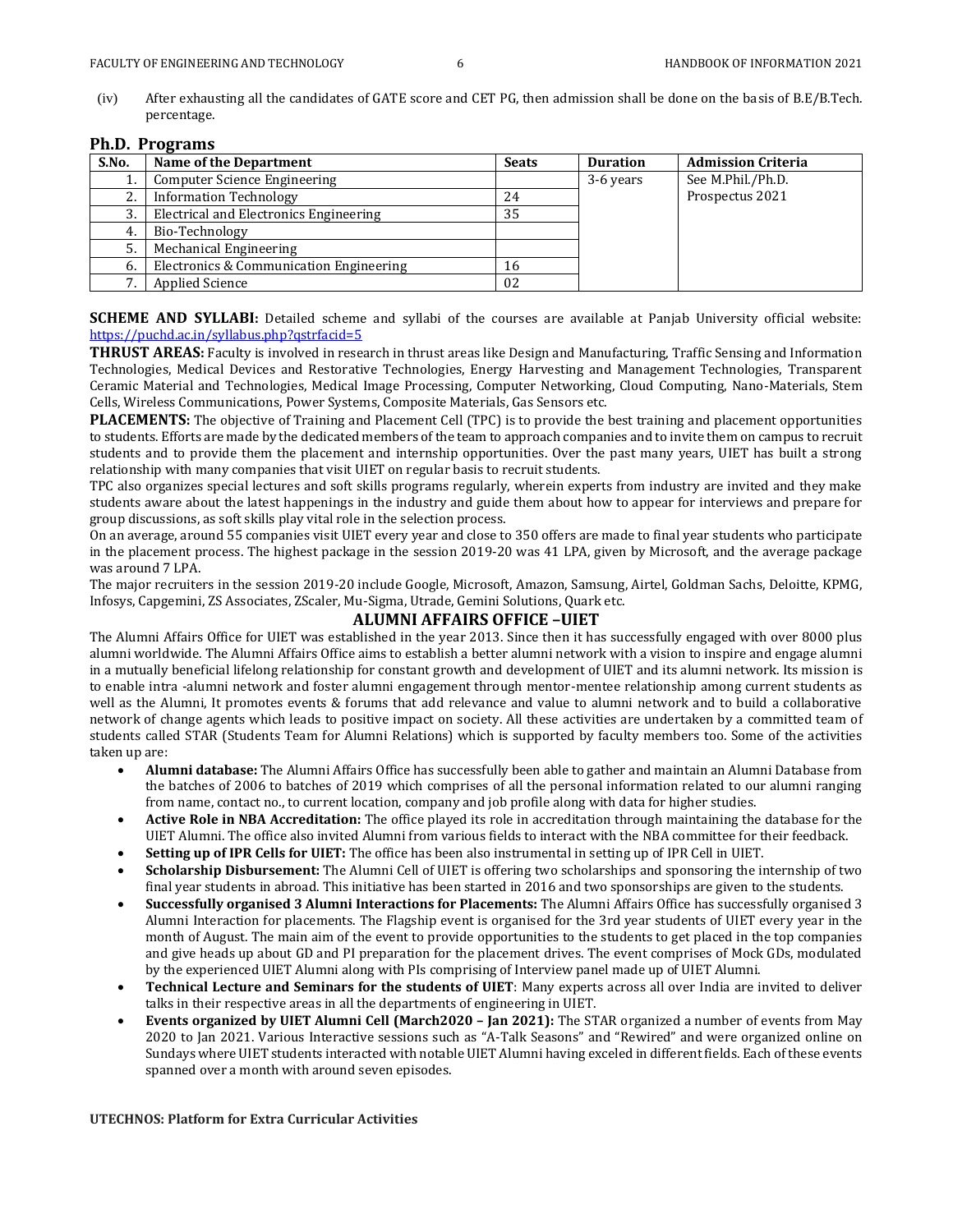University Technocrats Society (UTECHNOS) was constituted in the year 2004 to promote and support Sociocultural, Technical and Sports activities amongst the students of UIET. It has an objective to provide a platform for student community to groom their extracurricular strengths and also sensitize them to social, cultural and corporate front in our society. It functions through various committees which are managed by the students. The selections for each committee are made each year by inviting applications and then through interactions. The individual committees submit the set of activities to be conducted throughout the year under various heads like Sports, Cultural, Art & Literary, Technical and Training cum placement activities etc. The logistic and financial support for the activities is provided by UTECHNOS. A mega sports fest and a mega cultural event are organized annually. Fund Management Committee under the society comprising of students and faculty members looks after the financial affairs of the UTECHNOS.

### **Startup Activities:**

UIET has inculcated a culture to promote 'Make in India' Campaign of GoI by providing a budding Start-ups an incubation and coworking space at UIET. UIET incubator provides a co-working platform where all engineering expertise converges. UIET provide an ecosystem to evolve and refine technologies and products that require expertise at the interphase of engineering sciences. In 2020-21 following Start-ups incubated at, UIET have won the prizes at National Level.

- · Rootwokz Learning Management Systems for designing a teaching learning platforms for schools. awarded 1st Prize (Rs 2.5L) at IIT Bombay Business Competition & Rs 50,000 by Punjab Govt (PSCST).
- Capteurio Pvt Ltd, a StartUp, awarded Rs 50 L award by Min of Defence (ANIC-ARISE Award) for implementing solutions for Defence based Units.

### **Institution's Innovation Council:**

The IIC-UIET (IC201810641) has been set-up to systematically foster the culture of innovation and start-up ecosystem in the institute. The students under mentorship of faculty/industry/experts carry various activities mandated by MoE's Innovation Council (MIC) on problem solving, proof of concept development, design thinking, IPR, project handling and management. The IIC-3.0 has conducted many activities during the 2020-21 session so far namely: Upgradation of Existing IIC Council (20th October 2020), Expert Talk on Problem Solving (19th January 2021), Webinar on Startups and Entrepreneurship (20th January 2021), Orientation Session on National Education Policy with Focus on Innovation and Entrepreneurship (22nd January 2021), Expert Talk on 'Innovation is the key to success' (22nd January 2021), An Expert Talk on Design Thinking (29th January 2021).

# **Dr. S.S. BHATNAGAR UNIVERSITY INSTITUTE OF CHEMICAL ENGINEERING & TECHNOLOGY PANJAB UNIVERSITY**

### **ABOUT THE DEPARTMENT**

**FACULTY**

Dr.S.S. Bhatnagar University Institute of Chemical Engineering and Technology, Panjab University, Chandigarh [\(http://www.uicet.puchd.ac.in\)](http://www.uicet.puchd.ac.in/) is a premier Institute in Northern India imparting quality education in Chemical Engineering, Food Technology and allied areas. Institute is currently running the courses in B.E. (Chemical Engineering), B.E.(Food Technology), Integrated B.E. (Chemical Engineering)-MBA, M.E. (Chemical Engineering), M.Tech. (Polymer), M.E. (Food Technology), M.Sc. (Industrial Chemistry) and M.E. (Chemical with specialization in Environmental Engineering). The faculty of the institute is involved in guiding students under Faculty of Engineering & Technology to pursue their research leading to award of Ph.D. degree. The Institute was set up in 1958 in collaboration with Illinois Institute of Technology, Chicago, USA and continues to maintain global standards of excellence in education and research. The Institute has attained status of eminence in academia, R&D within India and abroad. Over the years, the Institute have been bestowed with research grants from premier funding agencies like DST, AICTE, UGC, DRDO, MOFPI, CSIR, ICAR, TEQIP, etc. The faculty works in collaboration with Industry, Research Organizations etc. contributing extensively towards high quality research.

| <b>Designation</b>   | <b>Name</b>                 | <b>Field of Research Specialization</b>                                                                                                                                 |
|----------------------|-----------------------------|-------------------------------------------------------------------------------------------------------------------------------------------------------------------------|
| Professors           | Amrit Pal Toor              | Mass Transfer and Environment Engineering                                                                                                                               |
|                      | (Chairperson)               |                                                                                                                                                                         |
|                      | Meenakshi Goyal             | Chemical Technology (Inorganic & Organic), Science & Technology of<br>Carbon                                                                                            |
|                      | Sanchita Chauhan            | Modeling and Simulation, Environmental Engineering, Chemical Reaction<br>Engineering                                                                                    |
|                      | Anupama Sharma              | Polymer Science Engineering, Synthesis of Biodegradable Polymers and<br>their Nanocomposites, Nanocellulose Extraction and its Utilization                              |
|                      | Anupama Thakur              | Polymer Science Engineering                                                                                                                                             |
|                      | Seema Kapoor                | Thermodynamics, Energy Technology,                                                                                                                                      |
|                      |                             | Nano Biomaterials Engineering                                                                                                                                           |
|                      | Ritu Gupta                  | Hydrodynamics, Process Dynamics & Control, Modeling & Simulation                                                                                                        |
|                      | Urvashi Gupta               | Hydrodynamic and Hydromagnetic Stability Problems for Viscoelastic<br>Fluids, Micropolar Fluids and Nanofluids for Thermal Convection /<br>Double-Diffusive Convection. |
|                      | Sushil Kumar Kansal         | Mass Transfer, Environmental Engineering, Nano Technology                                                                                                               |
| Associate Professors | Gaurav Verma                | Polymers and Material Science, Nano Technology                                                                                                                          |
|                      | Gargi Ghoshal               | Fermentation Technology, Cereal Technology                                                                                                                              |
| Assistant Professors | Maninder Kaur<br>Amit Sobti | Power System, Energy and Environment<br>Complex Flow Hydrodynamics                                                                                                      |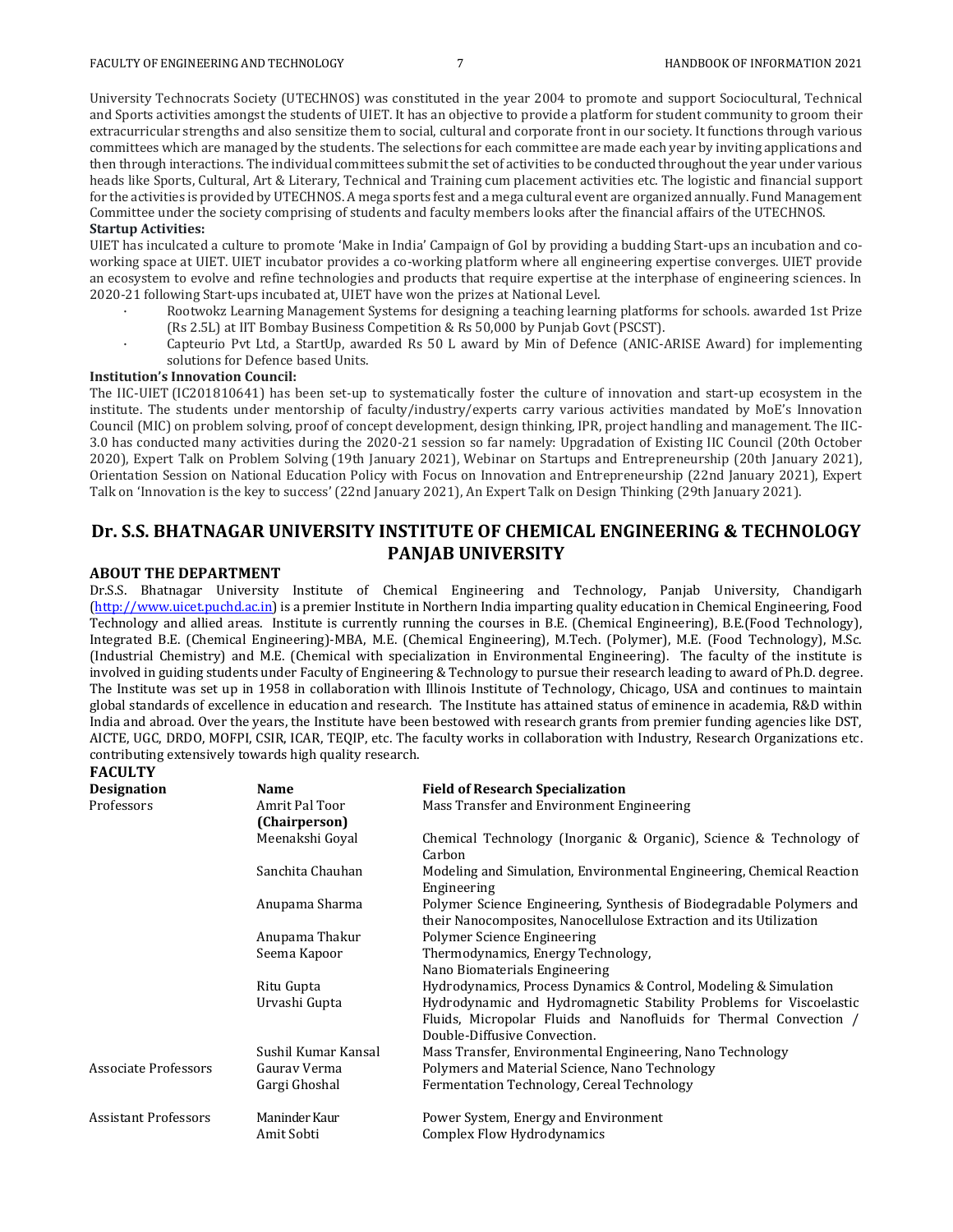|                                          | Baljinder Kaur Gill | <b>Chemical Engineering Thermodynamics</b>                         |
|------------------------------------------|---------------------|--------------------------------------------------------------------|
|                                          | Gauray Rattan       | Reaction Engineering, Pollution Control                            |
|                                          | Surinder Singh      | Petroleum Engineering, Separation Technology, Energy & Environment |
|                                          | Sonia Sharma        | Nano Biomaterial                                                   |
|                                          | Jodh Singh          | Mechanical Engineering                                             |
|                                          | Nidhi Singhal       | Management                                                         |
|                                          | Harjit Kaur         | Management                                                         |
|                                          | Sanjeev Gautam      | Experimental Condensed Matter Physics, Materials Science, Advanced |
|                                          |                     | <b>Functional Materials</b>                                        |
| Assistant Professor<br>(Temporary basis) | Twinkle Bedi        | Database& Operating System                                         |

## **COURSES OFFERED (SEMESTER SYSTEM)**

| Course                            | <b>Seats</b>                                      | <b>Duration</b> | Eligibility*                                                                                                                                                                                                                                                                                                                                                                                                                                                                                                                                                                                                                                                                                                                                                                                                                                                                     | <b>Admission Criteria</b>                                                                                                                                                                                                                                                                                                                                                                                                                                                                |
|-----------------------------------|---------------------------------------------------|-----------------|----------------------------------------------------------------------------------------------------------------------------------------------------------------------------------------------------------------------------------------------------------------------------------------------------------------------------------------------------------------------------------------------------------------------------------------------------------------------------------------------------------------------------------------------------------------------------------------------------------------------------------------------------------------------------------------------------------------------------------------------------------------------------------------------------------------------------------------------------------------------------------|------------------------------------------------------------------------------------------------------------------------------------------------------------------------------------------------------------------------------------------------------------------------------------------------------------------------------------------------------------------------------------------------------------------------------------------------------------------------------------------|
| B.E. (Chemical<br>Engineering)    | $89+11$ NRI + 4<br>Foreign<br>National            | 4 years         | As per Joint Admission Committee<br>(JAC 2021) Information Brochure<br>2021                                                                                                                                                                                                                                                                                                                                                                                                                                                                                                                                                                                                                                                                                                                                                                                                      | Based on JEE (Main) Merit-2021<br>Admission to NRI and Foreign<br>National through DASA                                                                                                                                                                                                                                                                                                                                                                                                  |
| B.E. (Food<br>Technology)         | $30+3$ NRI+2<br>Foreign<br>National               | 4 years         | -do-                                                                                                                                                                                                                                                                                                                                                                                                                                                                                                                                                                                                                                                                                                                                                                                                                                                                             | $-do-$                                                                                                                                                                                                                                                                                                                                                                                                                                                                                   |
| Integrated B.E.<br>(Chemical)-MBA | 36+5NRI+2<br>Foreign<br>National                  | 5years          | -do-                                                                                                                                                                                                                                                                                                                                                                                                                                                                                                                                                                                                                                                                                                                                                                                                                                                                             | $-do-$                                                                                                                                                                                                                                                                                                                                                                                                                                                                                   |
| M.E. (Chemical<br>Engineering)#   | $20+2$ NRI + 1<br>Foreign<br>National             | 2 years         | B.E./B.Tech.(Chemical) 04 years or<br>Five Year Integrated B.E.(Chem.)-<br>MBA at least 60% marks in the<br>aggregate (in case students are<br>awarded degree in CGPA, they<br>must have the conversion formula<br>issued by the concerned University<br>or head of the department) in the<br>qualifying<br>examination<br>i.e.<br>B.E./B.Tech. (Chemical) (04 years)<br>Five<br>Year<br>Integrated<br><sub>or</sub><br>B.E.(Chem.)- MBA or any other<br>equivalent qualifying degree as<br>approved by the PU Syndicate.                                                                                                                                                                                                                                                                                                                                                        | Based on Entrance Test P.U.-CET-<br>(P.G.). The merit list of eligible<br>$P.U.-CET-(P.G.)$<br>qualified<br>candidates shall be as per the<br>following criteria:<br><b>Academic Marks: 50%</b><br><b>P.U. CET (PG)</b> : 50%<br>case of GATE<br>In<br>qualified<br>candidates, they will be given<br>priority during the admission<br>process. They are not required to<br>appear in the PU-CET-PG.<br>Please visit www.puchd.ac.in and<br>www.uicet.puchd.ac.in for update,<br>if any. |
| M.Tech.<br>(Polymer)#             | 15+5 Part-<br>time+2 NRI+1<br>Foreign<br>National | 2 years         | B.E./B.Tech.(Chemical) 04 years or<br>Five Year Integrated B.E.(Chem.)-<br>MBA at least 60% marks in the<br>aggregate (in case students are<br>awarded degree in CGPA), they<br>must have the conversion formula<br>issued by the concerned University<br>or head of the department) in the<br>examination<br>qualifying<br>i.e.<br>B.E./B.Tech. (Chemical) (04 years)<br>or Five Year Integrated B.E.<br>(Chem.)- MBA or any other<br>equivalent qualifying degree as<br>approved by the PU Syndicate.<br>0 <sub>R</sub><br>Master's degree in<br>Technical<br>Chemistry/Applied<br>Chemistry/<br>Industrial<br>Chemistry/Chemistry<br>(with<br>Mathematics<br>upto<br>graduation) or an equivalent<br>examination) with at least 55%<br>marks in aggregate from Panjab<br>University (in case students are<br>awarded degree in CGPA, they<br>must have the conversion formula | Based on Entrance Test P.U.-CET-<br>(P.G.). The merit list of eligible<br>$P.U.-CET-(P.G.)$<br>qualified<br>candidates shall be as per the<br>following criteria:<br><b>Academic Marks: 50%</b><br><b>P.U. CET (PG)</b> : 50%<br>case of GATE<br>In<br>qualified<br>candidates, they will be given<br>priority during the admission<br>process. They are not required to<br>appear in the PU-CET-PG.<br>Please visit www.puchd.ac.in and<br>www.uicet.puchd.ac.in for update.<br>if any. |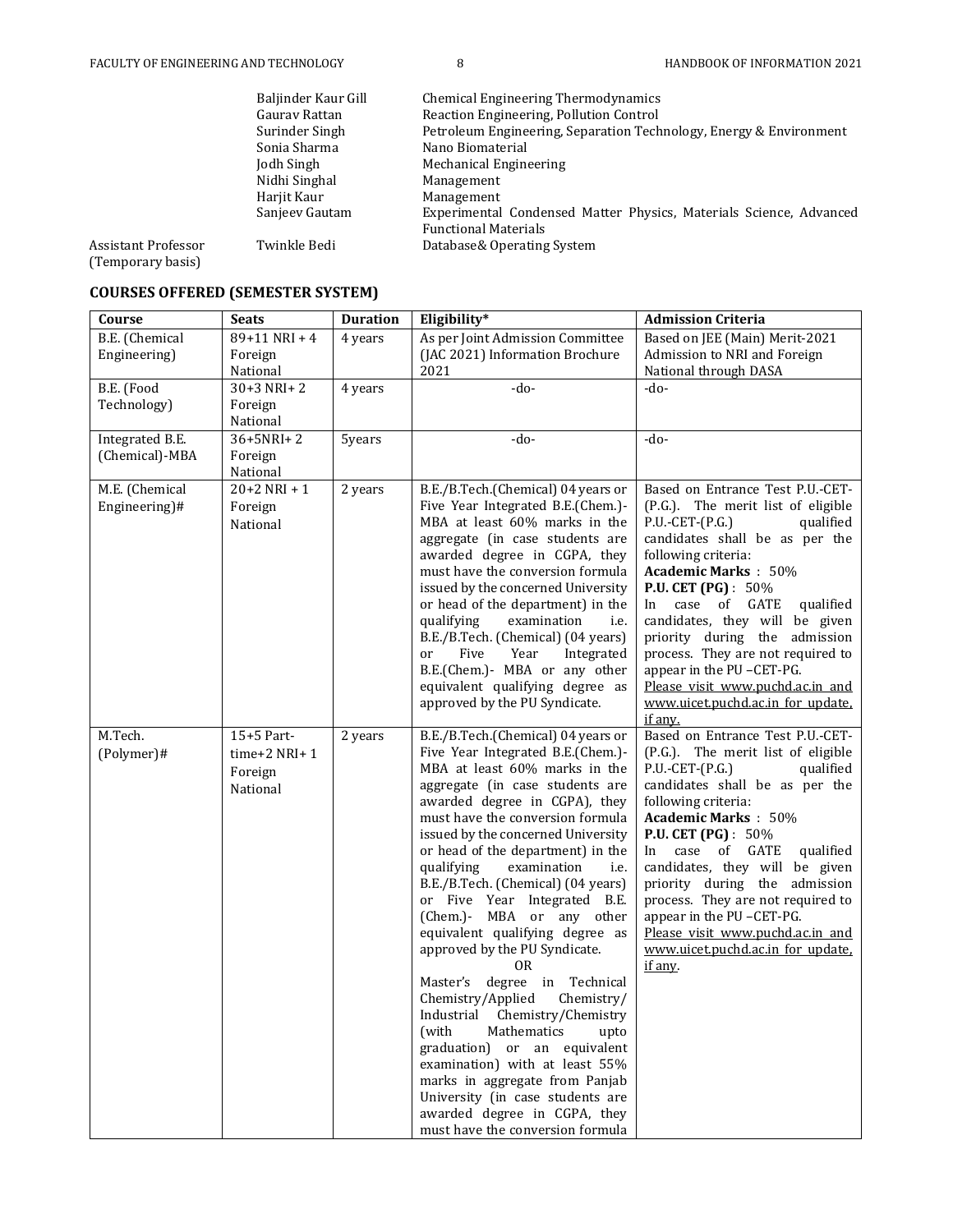| M.E. (Chemical<br>with specialization<br>in Environmental<br>Engineering)#                                                                                             | $10+1$ NRI+1<br>Foreign<br>National | 2 years   | issued by the concerned University<br>or head of the department) or any<br>other University recognized by<br>Panjab University as equivalent<br>thereto.<br>B.E./B.Tech.(Chemical (04 years)<br>Five<br>Year<br>Integrated<br><sub>or</sub><br>B.E.(Chem.)-MBA at least 60%<br>marks in the aggregate (in case<br>students are awarded degree in<br>CGPA, they must have the<br>conversion formula issued by the<br>concerned University or head of<br>the department) in the qualifying<br>examination<br>i.e.<br>B.E./B.Tech.<br>(Chemical) (04 years) or Five Year<br>Integrated B.E.(Chem.)- MBA or<br>any other equivalent qualifying<br>degree as approved by the PU                                   | Based on Entrance Test P.U.-CET-<br>(P.G.). The merit list of eligible<br>$P.U.-CET-(P.G.)$<br>qualified<br>candidates shall be as per the<br>following criteria:<br><b>Academic Marks: 50%</b><br><b>P.U. CET (PG)</b> : 50%<br>In case of GATE<br>qualified<br>candidates, theywill<br>be given<br>priority during the admission<br>process. They are not required to<br>appear in the PU-CET-PG.<br>Please visit www.puchd.ac.in and<br>www.uicet.puchd.ac.in for update.              |  |
|------------------------------------------------------------------------------------------------------------------------------------------------------------------------|-------------------------------------|-----------|--------------------------------------------------------------------------------------------------------------------------------------------------------------------------------------------------------------------------------------------------------------------------------------------------------------------------------------------------------------------------------------------------------------------------------------------------------------------------------------------------------------------------------------------------------------------------------------------------------------------------------------------------------------------------------------------------------------|-------------------------------------------------------------------------------------------------------------------------------------------------------------------------------------------------------------------------------------------------------------------------------------------------------------------------------------------------------------------------------------------------------------------------------------------------------------------------------------------|--|
| M.E. (Food<br>Technology)#                                                                                                                                             | $10+1$ NRI+1<br>Foreign<br>National | 2 years   | Syndicate.<br>B.E./B.Tech.<br>degree<br>Food<br>in<br>Technology / Dairy Technology /<br>Agricultural Engineering / Food<br>Engineering<br>Chemical<br>$\prime$<br>Engineering<br>Chemical<br>$\sqrt{2}$<br>Technology (04 years) or Five<br>Years Integrated B.E.(Chem)-MBA<br>or any other equivalent qualifying<br>degree as approved by the PU<br>Syndicate at least 60% marks in<br>the aggregate (in case students are<br>awarded degree in CGPA, they<br>must have the conversion formula<br>issued by the concerned University<br>or head of the department).                                                                                                                                        | if any.<br>Based on Entrance Test P.U.-CET-<br>(P.G.). The merit list of eligible<br>$P.U.-CET-(P.G.)$<br>qualified<br>candidates shall be as per the<br>following criteria:<br><b>Academic Marks: 50%</b><br>P.U. CET (PG) : 50%<br>In case of GATE<br>qualified<br>candidates, they will be given<br>priority during the admission<br>process. They are not required to<br>appear in the PU-CET-PG.<br>Please visit www.puchd.ac.in and<br>www.uicet.puchd.ac.in for update.<br>if any. |  |
| M.Sc.(Industrial<br>Chemistry) #                                                                                                                                       | $17+2$ NRI+1<br>Foreign<br>National | 2 years   | B.Sc. (Three Year Course) with<br>Mathematics and Chemistry as<br>compulsory subjects/ B.Sc. (Hons.)<br>Chemistry with Mathematics as a<br>compulsory subject / B.Sc.(Three<br>Year Course) with Industrial<br>Chemistry and Mathematics as<br>compulsory subject or any other<br>equivalent<br>examination<br>as<br>approved by the Syndicate, Panjab<br>Chandigarh.<br>University,<br>A<br>candidate seeking admission must<br>have obtained a minimum at least<br>55% marks in the aggregate (in<br>case students are awarded degree<br>in CGPA, they must have the<br>conversion formula issued by the<br>concerned University or head of<br>the department) in the qualifying<br>examination mentioned. | Based on Entrance Test P.U.-CET-<br>(P.G.). The merit list of eligible<br>$P.U.-CET-(P.G.)$<br>qualified<br>candidates shall be as per the<br>following criteria:<br><b>Academic Marks: 50%</b><br>P.U. CET (PG) : 50%<br>Please visit www.puchd.ac.in and<br>www.uicet.puchd.ac.in for update.<br>if any.                                                                                                                                                                                |  |
| Ph.D.                                                                                                                                                                  | Subject to<br>availability          | 3-6 years | See M.Phil /Ph.D Prospectus 2021                                                                                                                                                                                                                                                                                                                                                                                                                                                                                                                                                                                                                                                                             |                                                                                                                                                                                                                                                                                                                                                                                                                                                                                           |  |
| * 5% Concession is admissible in eligibility marks to SC/ST/BC/PwD Candidates.<br># These courses will be run only if the number of candidates admitted are $\geq 5$ . |                                     |           |                                                                                                                                                                                                                                                                                                                                                                                                                                                                                                                                                                                                                                                                                                              |                                                                                                                                                                                                                                                                                                                                                                                                                                                                                           |  |

**TITLES OF SYLLABI** : Detailed Syllabi available a[t http://puchd.ac.in/syllabus.php](http://puchd.ac.in/syllabus.php)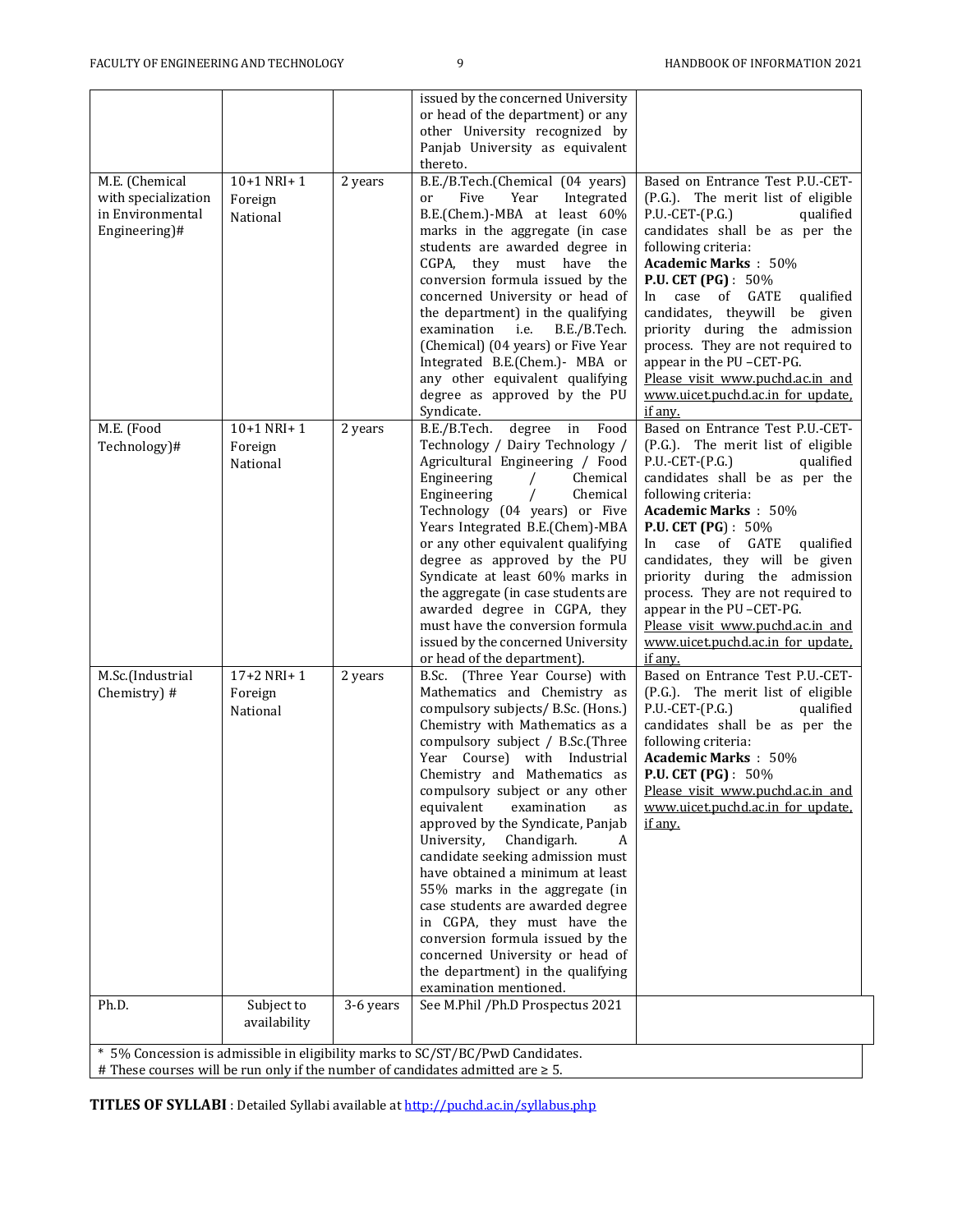# **B.E. (Chemical Engineering)**<br> **Semester I**

|                    | <b>B.E.</b> (Chemical Engineering)                          |                    |                                                          |
|--------------------|-------------------------------------------------------------|--------------------|----------------------------------------------------------|
|                    | Semester I                                                  |                    | Semester II                                              |
| Paper 1            | Mathematics-I                                               | Paper 1            | Mathematics-II                                           |
| Paper 2            | Physics                                                     | Paper $2$          | Chemistry (Organic)                                      |
| Paper 3            | Chemistry (Inorganic)                                       | Paper 3            | Electrical & Electronics Engineering                     |
| Paper 4            | <b>Communication Skills</b>                                 | Paper 4            | Material & Energy Balance                                |
| Paper 5            | <b>Engineering Graphics</b>                                 | Paper 5            | <b>Computer Programming for problem solving</b>          |
| Paper 6            | <b>Engineering Workshop</b>                                 | Paper <sub>6</sub> | Electrical & Electronics Engineering Lab.                |
| Paper 7            | Physics Lab.                                                | Paper 7            | Chemistry (Organic) Lab.                                 |
| Paper 8            | Chemistry (Inorganic) Lab.                                  | Paper <sub>8</sub> | Computer Lab.                                            |
| Paper 9            | Communication Skills Lab.                                   |                    |                                                          |
|                    | <b>Semester III</b>                                         |                    | <b>Semester IV</b>                                       |
| Paper 1            | Physical Chemistry                                          | Paper 1            | Heat Transfer                                            |
| Paper 2            | <b>Fluid Flow</b>                                           | Paper 2            | <b>Chemical Engineering Thermodynamics</b>               |
| Paper 3            | <b>Energy Technology</b>                                    | Paper 3            | <b>Mechanical Operations</b>                             |
| Paper 4            | <b>Strength of Materials</b>                                | Paper $4$          | Numerical Methods in Chemical Engineering                |
| Paper 5            | Open Elective I                                             | Paper 5            | <b>Engineering Materials</b>                             |
| Paper 6            | Process Equipment Design                                    | Paper <sub>6</sub> | Heat Transfer Lab.                                       |
| Paper 7            | Physical Chemistry Lab.                                     | Paper 7            | Mechanical Operation Lab.                                |
| Paper 8            | Fluid Flow Lab.                                             |                    |                                                          |
|                    | Semester V                                                  |                    | <b>Semester VI</b>                                       |
| Paper 1            | <b>Chemical Reaction Engineering-I</b>                      | Paper 1            | <b>Chemical Reaction Engineering II</b>                  |
| Paper 2            | Mass Transfer I                                             | Paper 2            | Mass Transfer II                                         |
| Paper 3            | Chemical Technology (Inorganic)                             | Paper 3            | Process Dynamics & Control                               |
| Paper 4            | <b>Department Elective-I</b>                                | Paper 4            | Chemical Technology (Organic)                            |
| Paper 5            | Chemical Reaction Engineering Lab.                          | Paper 5            | Mass Transfer Lab.                                       |
| Paper 6            | Chemical Technology (Inorganic Lab.)                        | Paper 6            | Process Dynamics & Control Lab.                          |
| Paper <sub>7</sub> | Process Plant Design I                                      | Paper 7            | Chemical Technology (Organic) Lab.                       |
|                    |                                                             |                    |                                                          |
| Paper 8            | Chemical Engineering Computation Lab.                       | Paper 8            | Department Elective I Lab.                               |
|                    |                                                             | Paper 9            | Industrial Training*                                     |
|                    | <b>Semester VII</b>                                         |                    | <b>Semester VIII</b>                                     |
|                    |                                                             |                    |                                                          |
| Paper 1            | <b>Transport Phenomena</b>                                  | Paper 1            | Process Instrumentation                                  |
| Paper 2            | <b>Environmental Engineering</b>                            | Paper 2            | Process Engineering Economics                            |
| Paper 3            | Process Modelling and Simulation (Pr)                       | Paper 3            | Project work (Pr)                                        |
| Paper 4            | <b>Industrial Training</b>                                  | Paper 4            | Comprehensive viva (Pr)                                  |
| Paper 5            | Process Plant Design-II (Pr)                                | Paper 5            | Literature survey and Report Writing and Seminar         |
|                    |                                                             |                    | (Pr)                                                     |
| Paper 6            | Project work (Pr)                                           | Paper 6            | Open Elective-II                                         |
| Paper 7            | Open Elective - I                                           | Paper 7            | Open Elective-III                                        |
| Paper 8            | Department Elective-II                                      | Paper 8            | Department Elective-III                                  |
|                    |                                                             |                    |                                                          |
|                    | <b>B.E. (Food Technology)</b>                               |                    |                                                          |
|                    | Semester I                                                  |                    | Semester II                                              |
| Paper 1            | Mathematics-I                                               | Paper 1            | Mathematics-II                                           |
| Paper 2            | Chemistry (Organic)<br>Electrical & Electronics Engineering | Paper 2            | Physics                                                  |
| Paper 3            |                                                             | Paper 3            | Chemistry (Inorganic)                                    |
| Paper 4            | Material & Energy Balance                                   | Paper 4            | <b>Communication Skills</b>                              |
| Paper 5            | <b>Computer Programming for problem solving</b>             | Paper 5            | <b>Engineering Graphics</b>                              |
| Paper <sub>6</sub> | Electrical & Electronics Engineering Lab.                   | Paper 6            | <b>Engineering Workshop</b>                              |
| Paper 7            | Chemistry (Organic) Lab.                                    | Paper 7            | Physics Lab.                                             |
| Paper 8            | Computer Lab.                                               | Paper 8            | Chemistry (Inorganic) Lab.                               |
|                    |                                                             | Paper 9            | Communication Skills Lab.<br><b>Semester IV</b>          |
|                    | Semester III                                                |                    |                                                          |
| Paper 1            | Element of Bio & Food Science                               | Paper 1            | Heat Transfer                                            |
| Paper 2            | <b>Fluid Flow</b>                                           | Paper 2            | Food Chemistry                                           |
| Paper 3            | Biochemistry & Nutrition                                    | Paper 3            | Food Microbiology                                        |
| Paper 4            | Chemical Engineering Thermodynamics                         | Paper 4            | Processing of Cereals & Pulses                           |
| Paper 5            | <b>Mechanical Operations</b>                                | Paper 5            | <b>Strength of Materials</b>                             |
| Paper 6            | Element of Bio & Food Science Lab                           | Paper 6            | Process Equipment Design                                 |
| Paper 7<br>Paper 8 | Biochemistry & Nutrition Lab<br>Fluid Flow Lab              | Paper 7<br>Paper 8 | Heat Transfer Lab<br>Processing of cereal and Pulses Lab |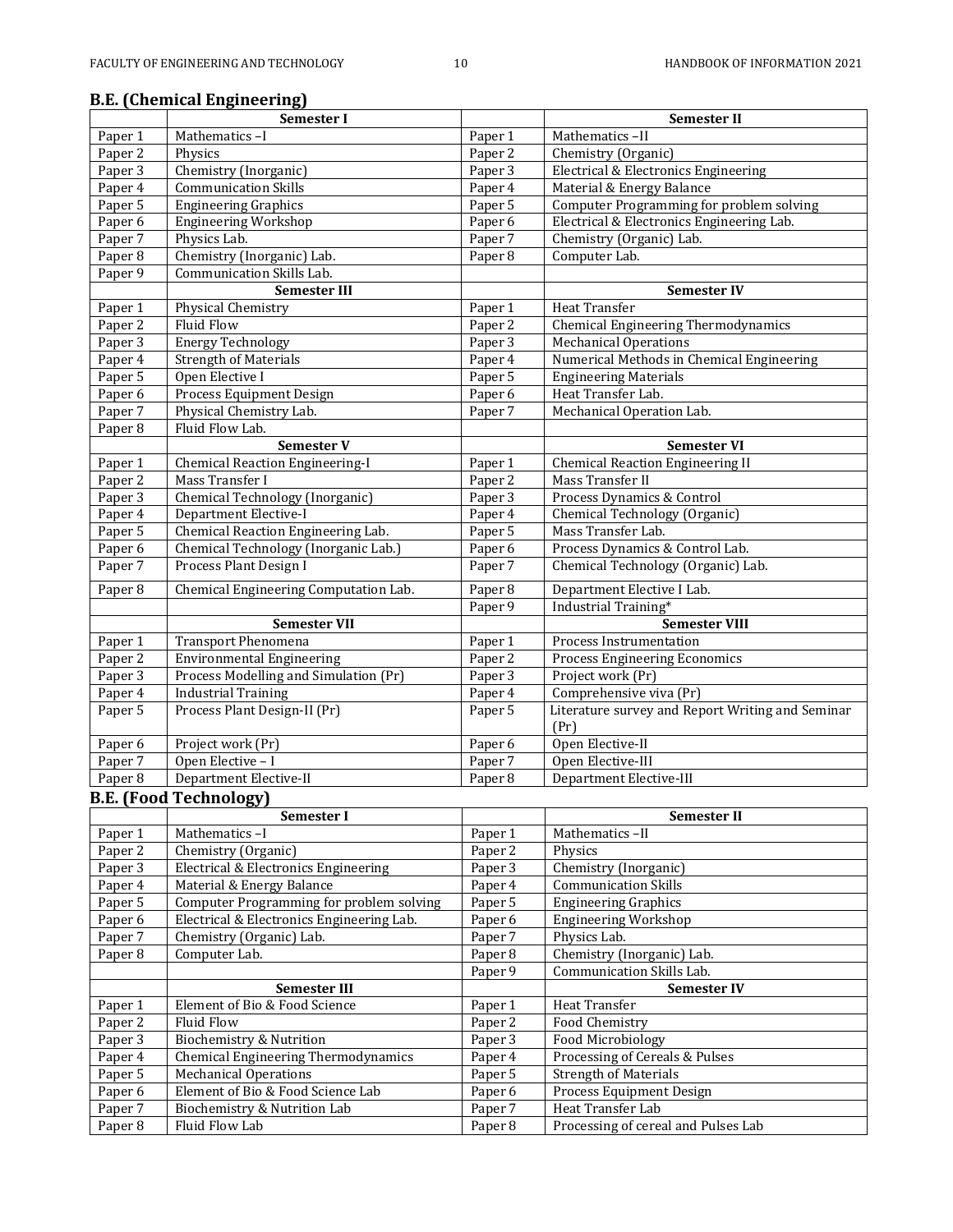| Paper 9 | Mechanical Operations Lab                     | Paper 9            | Food Chemistry Lab                        |
|---------|-----------------------------------------------|--------------------|-------------------------------------------|
|         |                                               | Paper 10           | Food Microbiology Lab                     |
|         | <b>Semester V</b>                             |                    | <b>Semester VI</b>                        |
| Paper 1 | Mass Transfer -I                              | Paper 1            | Mass Transfer-II                          |
| Paper 2 | Processing of Oil Seeds, Oils and Fats        | Paper 2            | Chemical Reaction Engineering-I           |
| Paper 3 | Processing of Fruits and Vegetables           | Paper 3            | Processing of Milk and Milk products      |
| Paper 4 | <b>Environmental Engineering</b>              | Paper 4            | <b>Beverage Technology</b>                |
| Paper 5 | Numerical Methods in Chemical Engineering     | Paper 5            | <b>Confectionery Technology</b>           |
| Paper 6 | Process Plant Design-I                        | Paper 6            | Mass Transfer-Lab                         |
| Paper 7 | Processing of Oil Seeds, Oils and Fats Lab    | Paper 7            | Chemical Reaction Engineering-Lab         |
| Paper 8 | Processing of Fruits and Vegetable Lab        | Paper 8            | Processing of Milk and Milk products Lab  |
|         |                                               |                    |                                           |
| Paper 9 | Environmental Engineering Lab                 | Paper 9            | Chemical Engineering Computation Lab      |
|         | <b>Semester VII</b>                           |                    | <b>Semester VIII</b>                      |
| Paper 1 | Process Dynamics and Control                  | Paper 1            | <b>Environmental Engineering</b>          |
| Paper 2 | Open Elective I                               | Paper 2            | Department Elective II                    |
| Paper 3 | Process Engg. Economics                       | Paper 3            | Open Elective II                          |
| Paper 4 | Departmental Elective-I                       | Paper 4            | Open Elective III                         |
| Paper 5 | Project Work (Pr)                             | Paper 5            | Departmental Elective III                 |
| Paper 6 | Literature Survey, report writing and Seminar | Paper <sub>6</sub> | Project work (Pr)                         |
|         | (Pr)                                          |                    |                                           |
| Paper 7 | <b>Industrial Training</b>                    | Paper 7            | Process Modelling and Simulation Lab (Pr) |

# **Integrated B.E. (Chemical)-MBA**

|                    | Semester I                                |                    | <b>Semester II</b>                            |  |
|--------------------|-------------------------------------------|--------------------|-----------------------------------------------|--|
| Paper 1            | Mathematics-I                             | Paper 1            | Mathematics-II                                |  |
| Paper 2            | Chemistry (Organic)                       | Paper 2            | Physics                                       |  |
| Paper 3            | Electrical & Electronics Engineering      | Paper 3            | Chemistry (Inorganic)                         |  |
| Paper 4            | Material & Energy Balance                 | Paper 4            | <b>Communication Skills</b>                   |  |
| Paper 5            | Computer Programming for problem solving  | Paper 5            | <b>Managerial Economics</b>                   |  |
| Paper <sub>6</sub> | Management & Organizational Behaviour     | Paper <sub>6</sub> | <b>Engineering Graphics</b>                   |  |
| Paper 7            | Electrical & Electronics Engineering Lab. | Paper 7            | <b>Engineering Workshop</b>                   |  |
| Paper 8            | Chemistry (Organic) Lab.                  | Paper 8            | Physics Lab.                                  |  |
| Paper 9            | Computer Lab.                             | Paper 9            | Chemistry (Inorganic) Lab.                    |  |
|                    |                                           | Paper 10           | Communication Skills Lab.                     |  |
|                    | <b>Semester III</b>                       |                    | <b>Semester IV</b>                            |  |
| Paper 1            | Fluid Flow                                | Paper 1            | Heat Transfer                                 |  |
| Paper 2            | <b>Mechanical Operations</b>              | Paper 2            | Physical Chemistry                            |  |
| Paper 3            | Chemical Engineering Thermodynamics       | Paper 3            | <b>Strength of Materials</b>                  |  |
| Paper 4            | <b>Engineering Materials</b>              | Paper 4            | Process Equipment Design                      |  |
| Paper 5            | <b>Business Statistics</b>                | Paper 5            | <b>Energy Technology</b>                      |  |
| Paper 6            | <b>Operations Research</b>                | Paper <sub>6</sub> | <b>Production &amp; Operations Management</b> |  |
| Paper 7            | Workshop on Business Research             | Paper 7            | Open Elective I                               |  |
| Paper 8            | Fluid Flow Lab.                           | Paper 8            | Physical Chemistry Lab.                       |  |
| Paper 9            | Mechanical Operations Lab.                | Paper 9            | Heat Transfer Lab.                            |  |
|                    | <b>Semester V</b>                         |                    | <b>Semester VI</b>                            |  |
| Paper 1            | Numerical methods in Chemical Engineering | Paper 1            | <b>Transport Phenomena</b>                    |  |
| Paper 2            | Mass Transfer-I                           | Paper 2            | <b>Chemical Reaction Engineering-I</b>        |  |
| Paper 3            | Chemical Technology (Organic)             | Paper 3            | Chemical Technology (Inorganic)               |  |
| Paper 4            | Process Plant Design-I                    | Paper 4            | Mass Transfer-II                              |  |
| Paper 5            | <b>Environmental Engineering</b>          | Paper 5            | Departmental Elective-I                       |  |
| Paper 6            | <b>Total Quality Management</b>           | Paper 6            | Process Plant Design-II                       |  |
| Paper 7            | Human Resource Management                 | Paper 7            | Mass Transfer Lab.                            |  |
| Paper 8            | Chemical Technology (Organic) Lab.        | Paper 8            | Chemical Reaction Engineering Lab.            |  |
| Paper 9            | Environmental Engineering Lab.            | Paper 9            | Chemical Technology (Inorganic) Lab.          |  |
|                    |                                           | Paper 10           | Chemical Engineering Computation lab          |  |
|                    |                                           | Paper 11           | Industrial training#                          |  |
|                    | <b>Semester VII</b>                       |                    | <b>Semester VIII</b>                          |  |
| Paper 1            | Chemical Reaction Engineering-II          | Paper 1            | Transport phenomena                           |  |
| Paper 2            | Process Dynamics and Control              | Paper 2            | <b>Environment Engineering</b>                |  |
| Paper 3            | <b>Industrial Training-I</b>              | Paper 3            | Process Modelling and Simulation (Pr)         |  |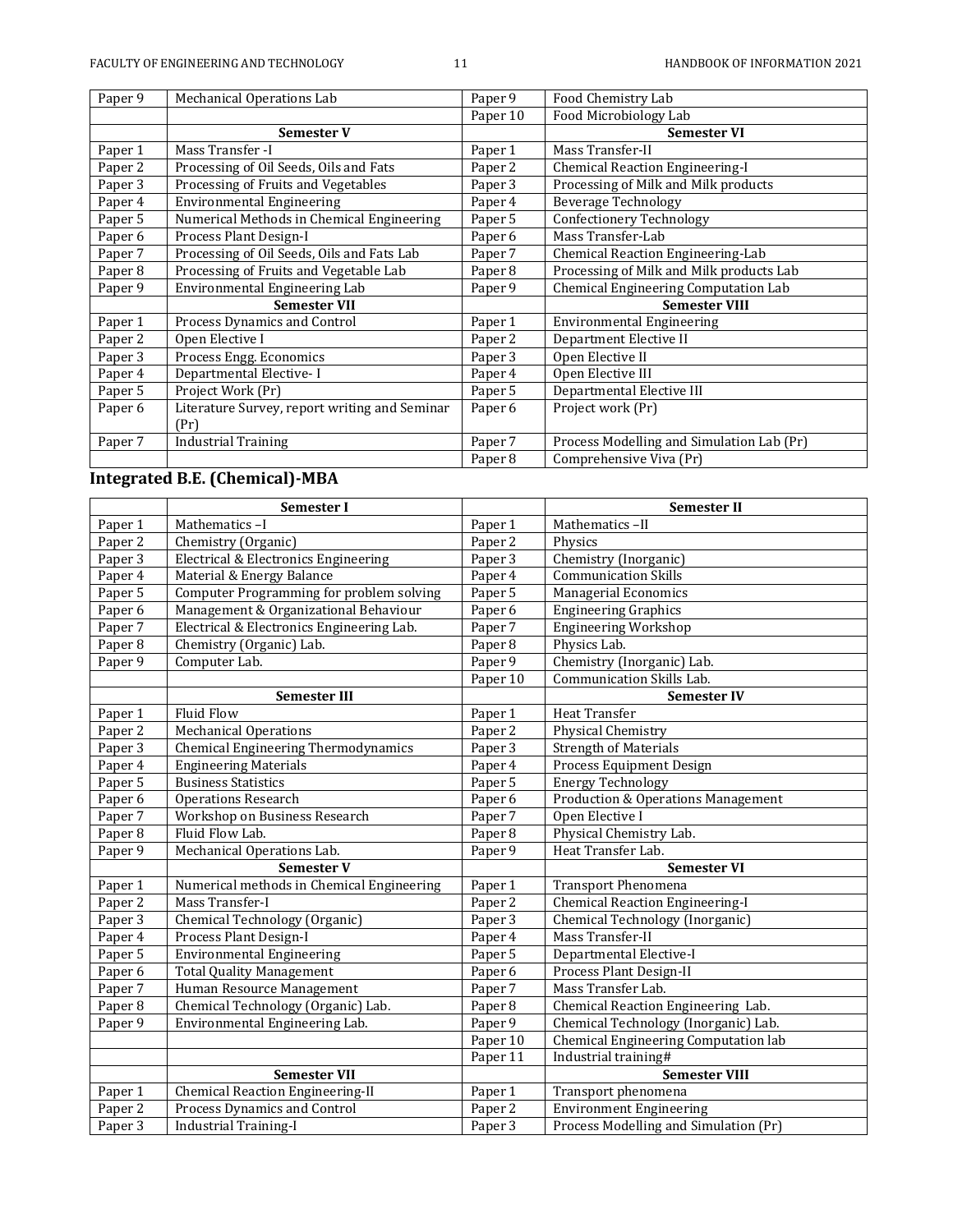| Project Work (Pr)                         | Paper 4            | Project Work (Pr)                          |
|-------------------------------------------|--------------------|--------------------------------------------|
| Process Engineering Economics             | Paper 5            | Comprehensive Viva (Pr)                    |
| Literature Survey, Report Writing and     | Paper 6            | Open Elective-III                          |
| Seminar (Pr)                              |                    |                                            |
| Open Elective-II                          | Paper 7            | Department Elective-III                    |
| Department Elective-II                    | Paper 8            | <b>Financial Accounting</b>                |
| Marketing Management                      | Paper 9            | <b>Business Environment</b>                |
| <b>Semester IX</b>                        |                    | <b>Semester X</b>                          |
| <b>Financial Management</b>               | Paper 1            | Strategic Management                       |
| Project Management and Entrepreneurship   | Paper 2            | <b>Business Law</b>                        |
| Supply Chain and Logistics Management     | Paper 3            | Strategic Cost Management                  |
| Marketing Research & Consumer Behaviour   | Paper 4            | Human Resource Management                  |
| Organizational Behaviour                  | Paper 5            | Management of Financial Services           |
| Elective-I                                | Paper <sub>6</sub> | <b>Business Process Reengineering</b>      |
| Technology Management & Excellence        | Paper 7            | Elective-II                                |
| Industrial Training (Management)-II       | Paper 8            | Research Project (management) Pr)          |
| Research Project (Management) (Pr)        | Paper 9            | Comprehensive Viva Management (Pr)         |
| Workshop on Developing Entrepreneurial    | Paper 10           | Seminar on Corporate Governance (Pr)       |
| Skills (Pr)                               |                    |                                            |
| Workshop on Communication and Soft Skills | Paper 11           | Workshop on Management Information Systems |
| (Pr)                                      |                    | (Pr)                                       |
|                                           |                    |                                            |

# **M.E. (Chemical Engineering)**

|         | Semester I                          |         | <b>Semester II</b>                   |
|---------|-------------------------------------|---------|--------------------------------------|
| Paper 1 | Mathematical Methods in Chemical    | Paper 1 | Heat Transfer                        |
|         | Engineering                         |         |                                      |
| Paper 2 | <b>Fluid Mechanics</b>              | Paper 2 | <b>Research Methodology</b>          |
| Paper 3 | Mass Transfer                       | Paper 3 | <b>Chemical Reaction Engineering</b> |
| Paper 4 | Chemical Engineering Thermodynamics | Paper 4 | Process Dynamics & Control           |
| Paper 5 | <b>Transport Phenomena</b>          | Paper 5 | Process Modeling & Simulation        |
|         |                                     | Paper 6 | Process Modeling & Simulation (Pr)   |
|         |                                     | Paper 7 | Seminar (Pr)                         |
|         | <b>Semester III</b>                 |         | <b>Semester IV</b>                   |
| Paper 1 | Open Elective                       |         | Thesis                               |
| Paper 2 | Elective                            |         |                                      |
|         | Preliminary Thesis                  |         |                                      |

### **M.E. (Food Technology)**

|         | <b>Semester I</b>                               |         | <b>Semester II</b>                                 |
|---------|-------------------------------------------------|---------|----------------------------------------------------|
| Paper 1 | Food Engineering                                | Paper 1 | Food Packaging                                     |
| Paper 2 | <b>Biochemical Engineering</b>                  | Paper 2 | Selected topics in Fruits and Vegetable Processing |
| Paper 3 | Food Safety and Quality Management              | Paper 3 | Food Process Equipment Design                      |
| Paper 4 | Selected Topics of Cereals, Oilseeds and Pulses | Paper 4 | Research Methodology                               |
| Paper 5 | <b>Functional Foods and Nutraceuticals</b>      | Paper 5 | <b>Food Product Development</b>                    |
| Paper 6 | Biochemical Engineering-I (Pr)                  | Paper 6 | Food Processing and Analysis (Pr)                  |
| Paper 7 | Food Process Engineering (Pr)                   |         |                                                    |
|         | <b>Semester III</b>                             |         | <b>Semester IV</b>                                 |
| Paper 1 | <b>Analytical Techniques</b>                    |         | Thesis                                             |
| Paper 2 | Electives                                       |         |                                                    |
|         | Preliminary thesis                              |         |                                                    |

# **M.Sc. (Industrial Chemistry)**

|                    | Semester I                             |         | <b>Semester II</b>                           |  |  |
|--------------------|----------------------------------------|---------|----------------------------------------------|--|--|
| Paper 1            | <b>Chemical Process Calculation</b>    | Paper 1 | Chemical Engineering-II                      |  |  |
|                    |                                        |         | (Heat & Mass Transfer)                       |  |  |
| Paper 2            | Chemical Engineering-I                 | Paper 2 | <b>Industrial Pollution Control</b>          |  |  |
|                    | (Fluid Flow & Mechanical Operations)   |         |                                              |  |  |
| Paper 3            | <b>Chemical Technology</b>             | Paper 3 | Pharmaceutical Chemistry                     |  |  |
| Paper 4            | Organic synthesis                      | Paper 4 | Electrochemistry and material chemistry      |  |  |
| Paper 5            | Analytical techniques                  | Paper 5 | Thermodynamic<br>Reaction<br>Chemical<br>and |  |  |
|                    |                                        |         | Engineering                                  |  |  |
| Paper <sub>6</sub> | Fluid Flow & Mechanical Operation Lab. | Paper 6 | Heat & Mass Transfer Lab                     |  |  |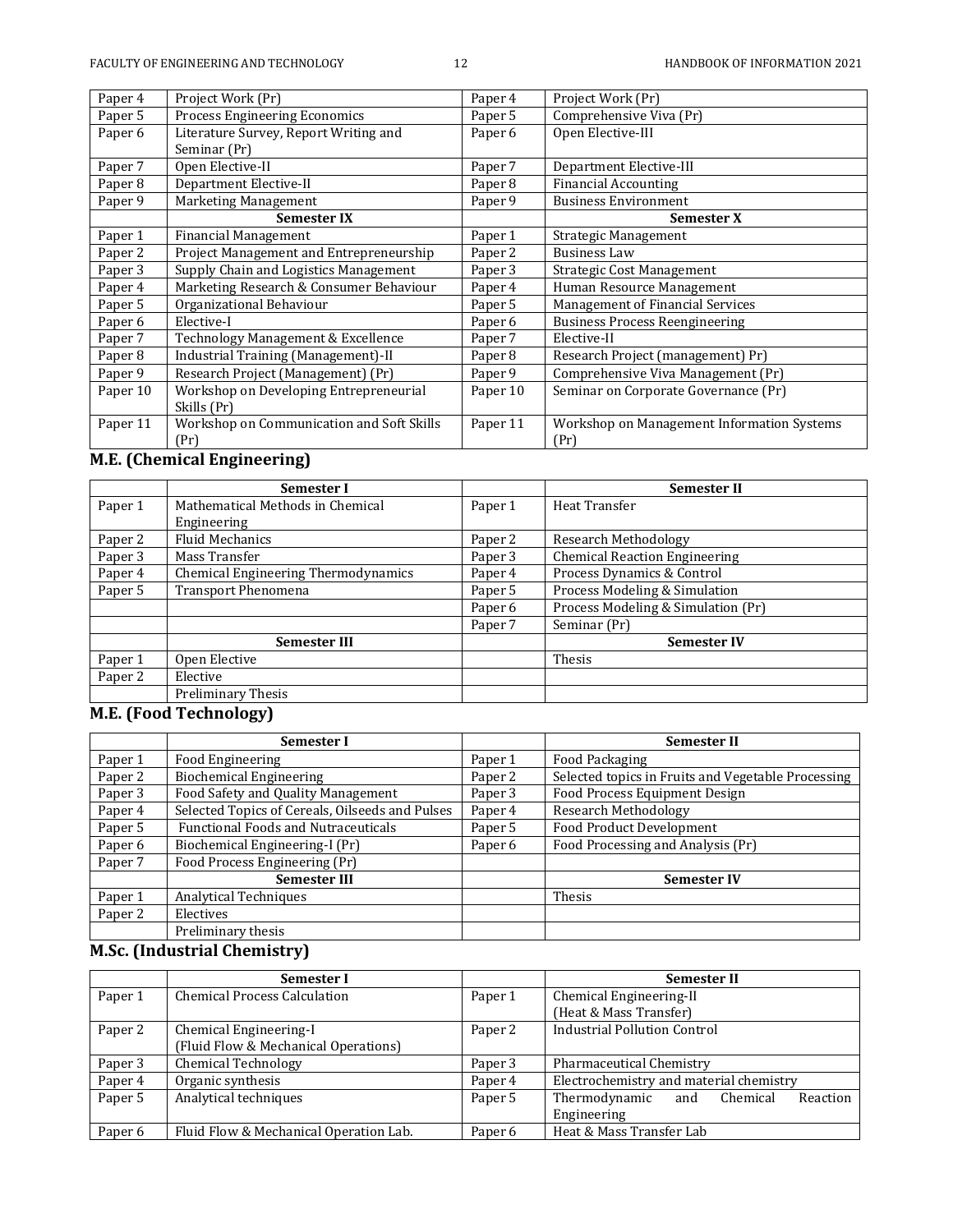| Paper 7 | Chemical Technology Lab.     | Paper <sub>7</sub> | Electrochemistry | Chemistry          | and | material |
|---------|------------------------------|--------------------|------------------|--------------------|-----|----------|
|         |                              |                    | chemistry Lab.   |                    |     |          |
| Paper 8 | Analytical techniques Lab.   |                    |                  |                    |     |          |
| Paper 9 | Organic synthesis Lab.       |                    |                  |                    |     |          |
|         | <b>Semester III</b>          |                    |                  | <b>Semester IV</b> |     |          |
| Paper 1 | Organic Spectroscopy         |                    | Thesis           |                    |     |          |
| Paper 2 | Polymer Science & Technology |                    |                  |                    |     |          |
| Paper 3 | Elective*                    |                    |                  |                    |     |          |
| Paper 4 | Open Elective**              |                    |                  |                    |     |          |
| Paper 5 | Organic spectroscopy lab     |                    |                  |                    |     |          |

### **M.Tech. (Polymer)**

|         | <b>Semester I</b>                    |         | <b>Semester II</b>                       |
|---------|--------------------------------------|---------|------------------------------------------|
| Paper 1 | <b>Polymer Physics</b>               | Paper 1 | <b>Polymer Processing Techniques</b>     |
| Paper 2 | Polymer Chemistry & Characterization | Paper 2 | <b>Polymer Reaction Engineering</b>      |
| Paper 3 | Macromolecular Hydrodynamics         | Paper 3 | <b>Composite Materials</b>               |
| Paper 4 | <b>Polymer Materials</b>             | Paper 4 | <b>Polymer Product Design</b>            |
| Paper 5 | Numerical Methods                    | Paper 5 | Process Modeling & Simulation in Polymer |
|         |                                      |         | Systems                                  |
| Paper 6 | Chemical Engineering Fundamentals    | Paper 6 | Process Modeling & Simulation Lab (Pr)   |
| Paper 7 | Polymer Science Laboratory-I (Pr)    | Paper 7 | Seminar (Pr)                             |
| Paper 8 | Computer Applications (Pr)           |         |                                          |
|         | <b>Semester III</b>                  |         | <b>Semester IV</b>                       |
| Paper 1 | Elective                             |         | Thesis                                   |
| Paper 2 | Open Elective                        |         |                                          |
| Paper 3 | Preliminary Thesis                   |         |                                          |
| Paper 4 | Polymer Science Lab.-II (Pr)         |         |                                          |
|         |                                      |         |                                          |

### **M.E. (Chemical with Specialization in Environmental Engineering)**

|         | <b>Semester I</b>                   |         | <b>Semester II</b>                   |
|---------|-------------------------------------|---------|--------------------------------------|
| Paper 1 | Mathematical Methods in Chemical    | Paper 1 | Heat Transfer                        |
|         | Engineering                         |         |                                      |
| Paper 2 | <b>Fluid Mechanics</b>              | Paper 2 | Research Methodology                 |
| Paper 3 | Mass Transfer                       | Paper 3 | <b>Chemical Reaction Engineering</b> |
| Paper 4 | Chemical Engineering Thermodynamics | Paper 4 | Process Dynamics & Control           |
| Paper 5 | Transport Phenomena                 | Paper 5 | Process Modeling & Simulation        |
| Paper 6 | Air Pollution Control Engineering   | Paper 6 | Solid Waste Management               |
|         | <b>Semester III</b>                 | Paper 7 | Process Modeling & Simulation (Pr)   |
| Paper 1 | Open Elective                       | Paper 8 | Seminar (Pr)                         |
| Paper 2 | Elective                            |         | <b>Semester IV</b>                   |
| Paper 3 | Waste Water Treatment Technology    |         | Thesis                               |
|         | <b>Preliminary Thesis</b>           |         |                                      |

Scheme and Syllabi of all above UG and PG courses offered are based on the year of enrollment of the students and subject to change as per requirements.

**THRUST AREAS:** Agro Waste and Food Processing, Biomaterials, Biopolymers, Carbon Technology and its application, Chemical Reaction Engineering, Chemical Engineering Thermodynamics, Environmental Engineering, Food Product Development, Modeling and Simulation, Nanomaterials and their applications, Polymer Nanocomposites, Polymer Rheology.

**ALUMNI RELATIONS:** Institute has a very strong alumni base. The alumni of the Institute occupy coveted positions in all spheres of Corporate, Academia and Government Sector in India and abroad. They are associated with industries like IOCL, Petronet-LNG, HMEL, Hindustan Unilever Ltd., Vedanta, Honeywell UOP, Loreal, Ranbaxy, ITC, Nestle, Wrigley, KBR, ONGC, Shell India Ltd., Cairn India, EIL, Bechtel, Fluor Daniel, GAIL and many more.

**PLACEMENT:** Numerous MNCs and many reputed companies are regularly visiting the institute. They includes; Universal Oil Products (UOP), Reliance Industries Limited (RIL), Petronet LNG, Indian Synthetic Rubber Limited (ISRL), Infosys, Kellogg Brown & Root (KBR), Samsung Engineering, Technip KT India Ltd., SRF Chemicals, ZS Associates, Jubilant Life Sciences, IOL Chemicals & Pharmaceuticals Limited, Chandigarh Distillers & Bottlers Limited, HPCL Mittal Energy Limited, EXL Service, Bechtel, Aakash Institute, Chambal Fertilizers, The Safety Masters, Fluor Daniel, Vedanta Resources Ltd, Mahindra & Mahindra, Gujarat Fluoro chemicals Limited, ITC Foods, Source Fuse Technologies, Nestle India, Cadbury, HMEL, Tirupati Life Sciences, Centrient Pharmaceuticals, Mount Meru Group etc. Students have over the year secured high GATE scores making their way to public sector companies like IOCL, BPCL, EIL, BARC, HPCL etc. The maximum package offered to the B.E. students during placements in the Institute is about Rs. 12.02 lacs/annum (2019-20).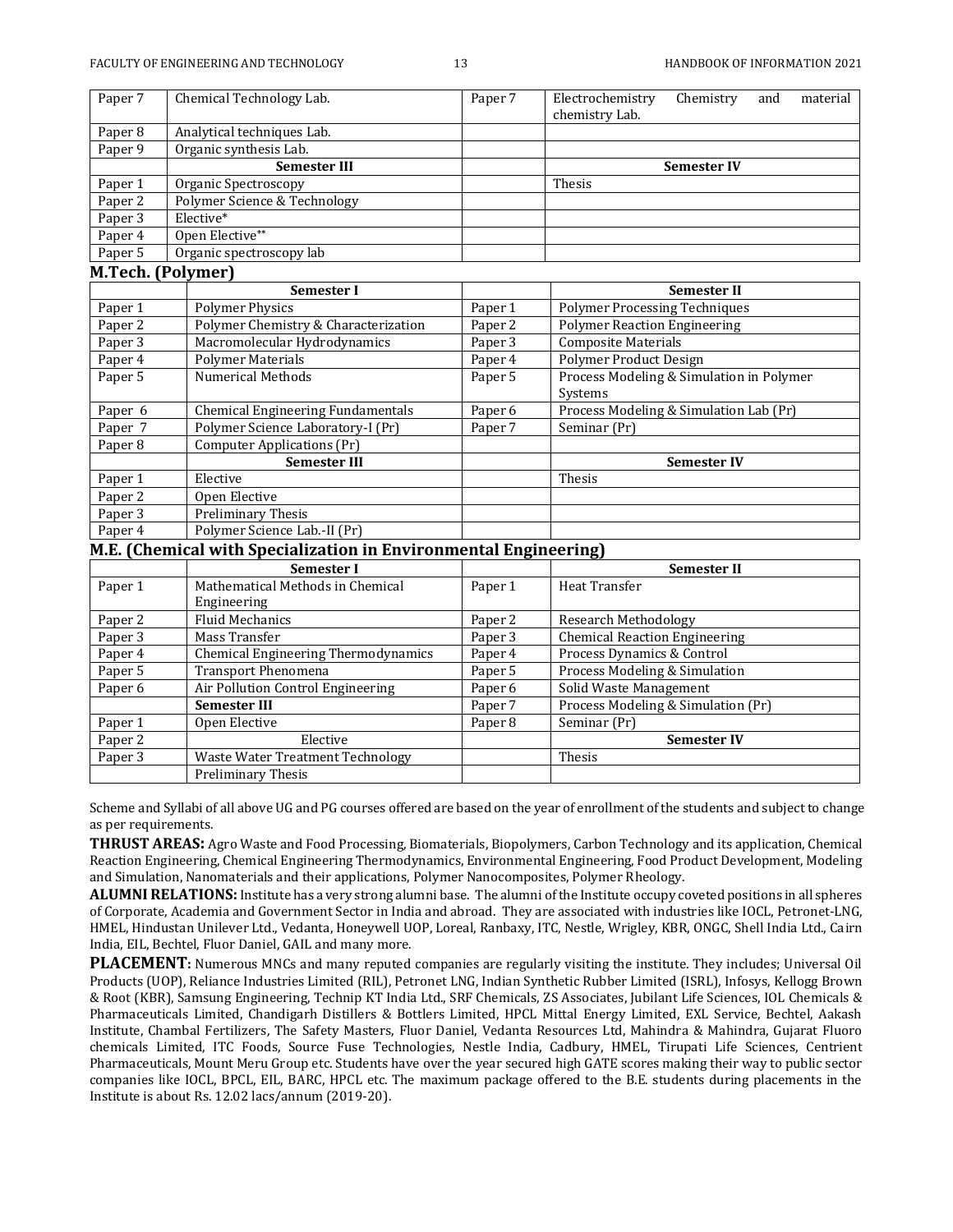# **UNIVERSITY CENTRE OF INSTRUMENTATION AND MICROELECTRONICS**

### **ABOUT THE CENTRE**

The University Centre of Instrumentation and Microelectronics (UCIM) was established in 1995 and offers M.Tech. (Instrumentation) and M.Sc. (Instrumentation) Courses, each of 2 years (4 semesters) duration. The objective of the centre is to generate trained manpower for Modern Sophisticated Instrumentation and for Microelectronics applications. The facilities available have been supplemented by combining it with the DST funded Sophisticated Analytical Instrumentation Facility (SAIF), Central Instrumentation Laboratory (CIL) and University Science Instrumentation Centre (USIC) which are housed in the same building.

### **FACULTY**

| Professor            | Ganga Ram Chaudhary (Director) |  |  |
|----------------------|--------------------------------|--|--|
| Associate Professor  | H.P.S.Kang                     |  |  |
| Assistant Professors | Poonam Kumari                  |  |  |
|                      | Ramesh Kumar Sharma            |  |  |
|                      | Anil Kumar                     |  |  |

### **COURSES OFFERED (SEMESTER SYSTEM)**

| Course                      | <b>Seats</b>                                     | <b>Duration</b> | Eligibility*                                                                                                                                                                                                                                                                                                           | <b>Admission Criteria</b>                                                                                                                                                                                                                                                                                                                                                                                                                                                                             |
|-----------------------------|--------------------------------------------------|-----------------|------------------------------------------------------------------------------------------------------------------------------------------------------------------------------------------------------------------------------------------------------------------------------------------------------------------------|-------------------------------------------------------------------------------------------------------------------------------------------------------------------------------------------------------------------------------------------------------------------------------------------------------------------------------------------------------------------------------------------------------------------------------------------------------------------------------------------------------|
| M.Tech<br>(Instrumentation) | $10+3$ SC/<br>$ST+2NRI+1$<br>Foreign<br>National | 2 years         | B.E./B.Tech.(Chemical / Computer /<br>Electrical/ Electronics/Mechanical/<br>Production /Instrumentation/ Bio-<br>medical Engineering or equivalent<br>degree or M.Sc. in Physics /<br>Electronics /Instrumentation in (as<br>approved by AICTE) with minimum<br>50% marks in aggregate.                               | GATE qualified only<br>Weightage:<br>GATEScore:50%<br>Academic 50%                                                                                                                                                                                                                                                                                                                                                                                                                                    |
| M.Sc.<br>(Instrumentation)  | $20 + 2$ NRI +<br>1 Foreign<br>National          | 2 years         | B.Sc. (Medical / Non-medical /<br>Electronics/<br>Physics<br>Instrumentation Science / Computer<br>Science / Vocational Physics/<br>Electronics ) or B.E. (E & TC /<br>Instrumentation / Electrical and<br>Electronics / Electronics & Electrical<br>Communication Engineering) with<br>minimum 50% marks in aggregate | PG-CET<br>qualified<br>any of<br>in<br>following Physics,<br>Chemistry,<br>Biophysics, Biochemistry, Botany,<br>Environment studies, Geology,<br>Forensic Science & Criminology,<br>Biotechnology,<br>Microbiology,<br>System biology & Bioinformatics,<br>Zoology.<br>Weightage:<br>Academics: 75%<br>$PUCET(PG): 25\%$<br>Note: If seats remain vacant, the<br>admission would be done on the<br>basis of merit list prepared from<br>academic weightage<br>of<br>the<br>eligibility qualifications |

\*5% concession is admissible in eligibility marks to SC/ST/BC/PwD candidates.

**TITLES OF SYLLABI** : Detailed Syllabi available a[t http://puchd.ac.in/syllabus.php](http://puchd.ac.in/syllabus.php)

### **M.TECH (INSTRUMENTATION)**

|           | <b>Semester I</b>                         |                  | <b>Semester II</b>                 |
|-----------|-------------------------------------------|------------------|------------------------------------|
| INS 61.01 | Signal Processing-1                       | <b>INS 62.01</b> | Microprocessors in Instrumentation |
| INS 61.02 | Analog & Digital Electronics              | <b>INS 62.02</b> | <b>Automatic Control System</b>    |
| INS 61.03 | Transducers-I                             | <b>INS 62.03</b> | Analytical Instrumentation         |
| INS 61.04 | *Foundation of Measurement                | <b>INS 62.04</b> | *Robotics                          |
| INS 61.05 | *Photonics                                | INS 62.05        | *Medical Instruments               |
| INS 61.06 | Design of Mechanical Elements             | INS 62.06        | *Signal Processing-II              |
| INS 61.07 | Process Dynamics & Control                | <b>INS 62.07</b> | *Transducers-II                    |
|           | <b>Semester III</b>                       |                  | <b>Semester IV</b>                 |
| INS 71.01 | *Computer Aided Design & Computer Aided   | <b>INS 72.01</b> | Major Project & Thesis             |
|           | Manufacturing                             |                  |                                    |
| INS 71.02 | *Instrumentation for Special Applications |                  |                                    |
| INS 71.03 | *Selected Topics                          |                  |                                    |
| INS 71.04 | *Virtual Instrumentation                  |                  |                                    |
| INS 71.05 | <b>Major Project</b>                      |                  |                                    |